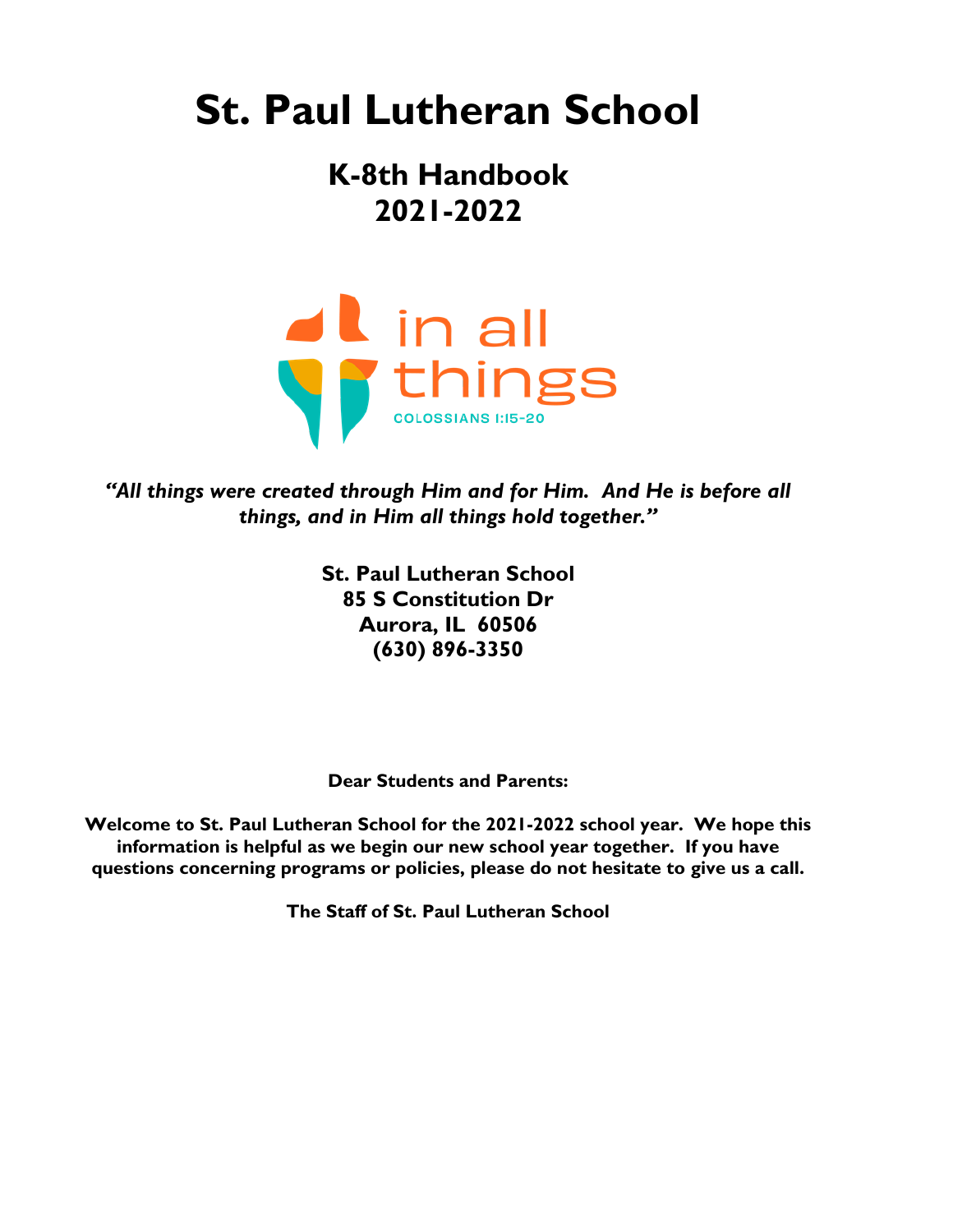## **Please note that the school maintains written descriptions of its governance structure and its policy-making procedure, maintains its policies in written form and will make its policies available to the parents of the students enrolled upon request.**

### **St. Paul School Staff List**

SCHOOL OFFICE 630-896-3350 CHURCH/SCHOOL WEBSITE www.stpaulaurora.org SCHOOL EMAIL: [school@stpaulaurora.org](mailto:school@stpaulaurora.org)

- 1. Mr. Eric V. Rogers (Principal) [erogers@stpaulaurora.org](mailto:erogers@stpaulaurora.org)
- 2. Mrs. Lori Erickson (School Office Manager) [lerickson@stpaulaurora.org](mailto:lerickson@stpaulaurora.org)
- 3. Mrs. Kelli Quaid (pre-K) [kquaid@stpaulaurora.org](mailto:kquaid@stpaulaurora.org)
- 4. Mrs. Frances Honess-Grab (pre-K) fgrab@stpaulaurora.org
- 5. Mrs. Sharlyn Deombeleg (Kind.) [sdeombeleg@stpaulaurora.org](mailto:sdeombeleg@stpaulaurora.org)
- 6. Mrs. Tina Branning (1st Grade) [tbranning@stpaulaurora.org](mailto:tbranning@stpaulaurora.org)
- 7. Miss Cami Heinisch (2nd Grade) [cheinisch@stpaulaurora.org](mailto:cheinisch@stpaulaurora.org)
- 8. Miss Jane Miller (3rd Grade) [jmiller@stpaulaurora.org](mailto:jmiller@stpaulaurora.org)
- 9. Mrs. Lora Price  $(4<sup>th</sup> Grade)$  [lprice@stpaulaurora.org](mailto:lprice@stpaulaurora.org)
- 10. Miss Molly Jordan ( $5<sup>th</sup>$  Grade) [mjordan@stpaulaurora.org](mailto:mjordan@stpaulaurora.org)
- 11. Mrs. Roberta Dobbins (Middle School) [rdobbins@stpaulaurora.org](mailto:rdobbins@stpaulaurora.org)
- 12. Mr. Timothy Oliver (Middle School) [toliver@stpaulaurora.org](mailto:toliver@stpaulaurora.org)
- 13. Mr. David Grab (Algebra) [dgrab@stpaulaurora.org](mailto:dgrab@stpaulaurora.org)
- 14. Mrs. Susan Wyeth (Art) [swyeth@stpaulaurora.org](mailto:swyeth@stpaulaurora.org)

**\*Please note that email addresses should not be used as the sole form of communication with teachers and school staff.**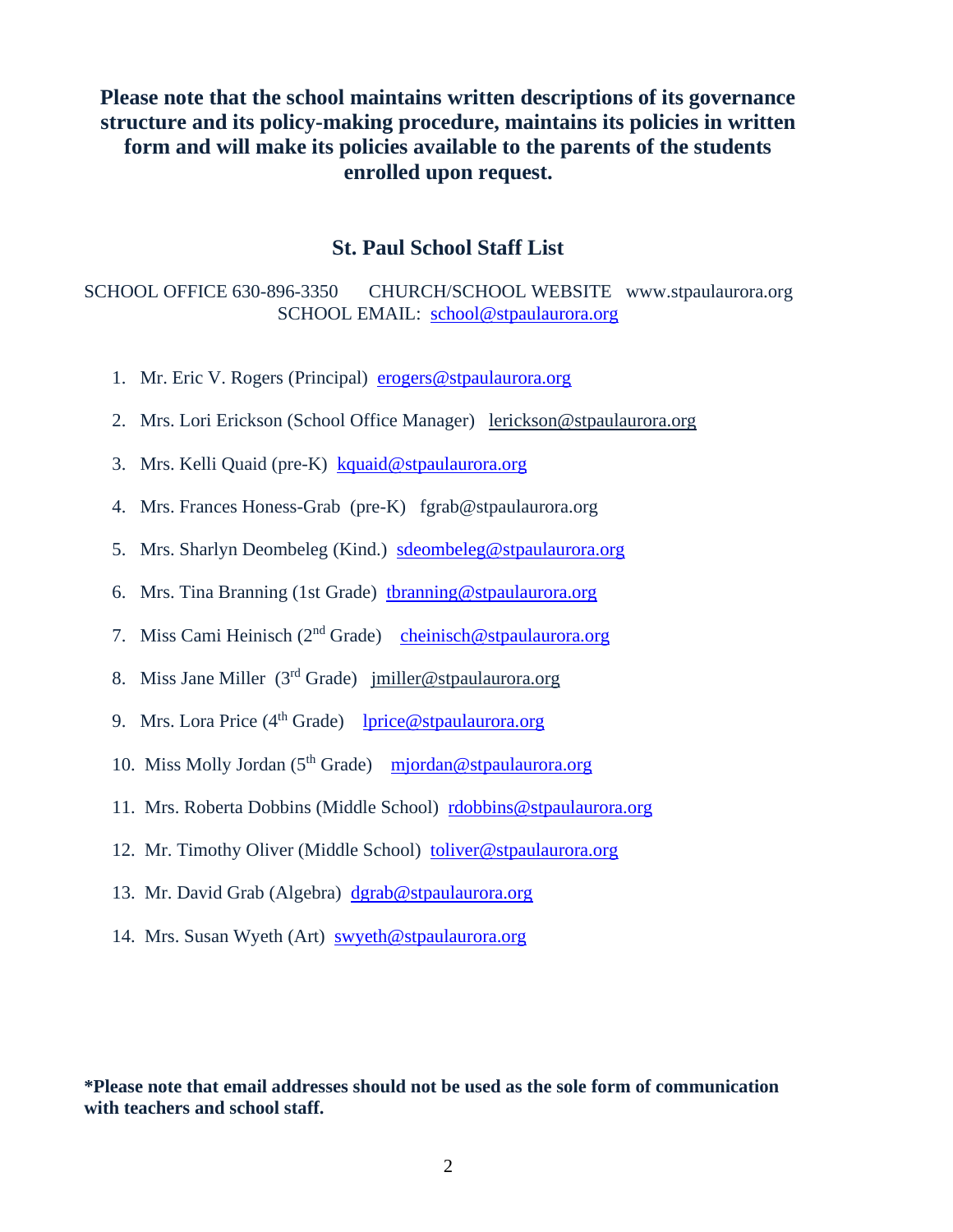#### **Absences**

**Please call the school at (630) 896-3350, before the start of the school day if your child will be absent from school. If we do not hear from you, our office manager will telephone you to verify the absence. When you know in advance the student will be absent, the office must be notified in writing prior to the day of absence. Your cooperation helps us ensure the safety of our students. Please call us if your home, work, or emergency phone number changes.**

**The school requires students who are enrolled to attend daily during the entire regular school term. Parents are discouraged from taking students out of school for vacation or non-school sponsored events. EVERY EFFORT SHOULD BE MADE TO SCHEDULE VACATION TO COINCIDE WITH SCHOOL VACATIONS.** 

**A "truant" is defined as a child subject to compulsory school attendance and who is absent without valid cause from such attendance for a school day or portion thereof. A "chronic or habitual truant" shall be defined as a child subject to compulsory school attendance and who is absent without valid cause from such attendance for 5% or more of the previous 176 school days. Any child who accumulates combined unexcused absences of more than nine attendance days will be considered for grade level retention. If a student's attendance approaches the truancy level, the parents will be contacted by the principal. At this time, The Kane County Regional Office of Education truancy may be notified and measures from that office be invoked.** 

**Attendance and punctuality are recorded on the permanent record for each grade school student in kindergarten and above. In the Illinois School Code, an excused absence is defined as:**

- **Absence for pupil illness**
- **Absence due to a death in the family**
- **Absences due to student medical care**

 **All other absences or tardiness will be marked as unexcused.**

- **Absences for vacations not on the school calendar are marked unexcused. Every attempt should be made to schedule vacations and family outings outside of school hours.**
- **If children leave campus during the school day and return without a medical note they are considered unexcused.**
- **When one such absence exceeds 50 minutes in length, the student will be charged with a one-half day unexcused absence.**
- **Absences due to illness or unexcused reasons during a given school day will result in no extracurricular participation on that day (this includes clubs, performances, practice, games and tournaments).**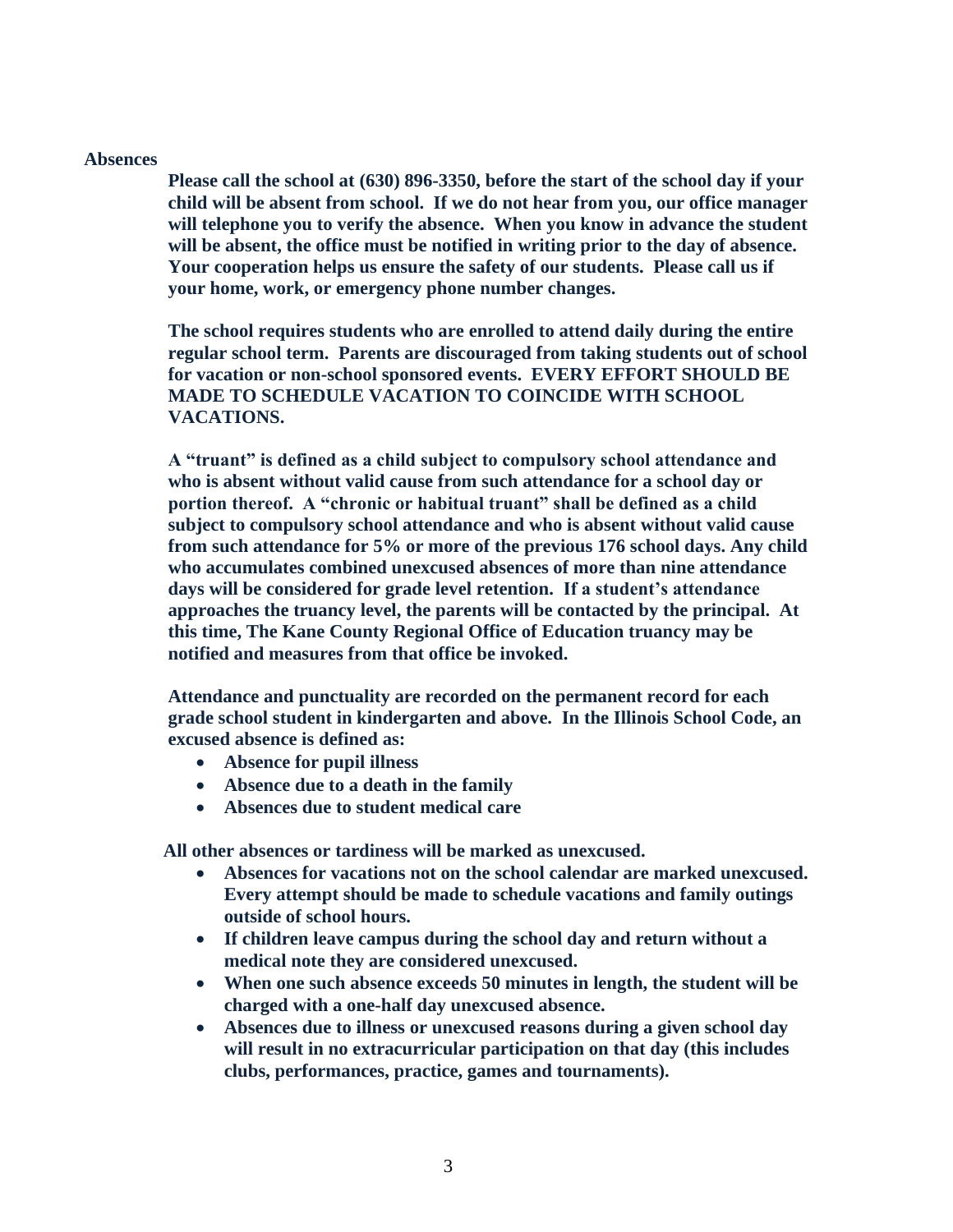- **Every attempt should be made to schedule medical and dental appointments outside of school hours.**
- **When absent for medical reasons more than three consecutive days, students must present a written excuse from a doctor.**
- **Homework will be given to student upon return.**

#### **Academic Term**

 **The ISBE requires an academic term of at least 176 days of pupil attendance annually, with at least five clock hours of instruction daily or at least 880 clock of instruction annually. St. Paul offers 978 hours of instruction annually.** 

#### **Accreditation**

**The Lutheran School system is an integral part of the American Educational Program. In Illinois, St. Paul Lutheran School is bound by the same curricular standards as the public schools. St. Paul meets the educational standards of the State, and is recognized by the Illinois State Board of Education. St. Paul Lutheran School has also received full accreditation from NLSA (National Lutheran School Accreditation), an organization of the Lutheran Church, Missouri Synod.** 

**Activities and Organizations** 

> **Sports: Our school competes with other Lutheran, public, and Catholic schools in athletics. Students in grades 5-8 are eligible for participation. Sports include the following (based on numbers of participants):**

- **1. Volleyball- Fall (girls)**
- **2. Soccer- Fall (boys)**
- **3. Basketball- Winter (boys and girls).**
- **4. Cheerleading- Winter (girls)**
- **5. Cross Country – Fall (co-ed) / Track- Spring (co-ed)**

**Athletic policies and waiver forms will be distributed to the parents of athletes at registration or will be available in the school office.**

**Musical Groups: Children in grades 1-5 are given opportunities to participate in school musical groups and performances.**

**Band***:* **Instrumental instruction is given. Students in grades 4 through 8 are eligible to participate.**

### **Admission**

**Procedure Initial contact with the school may be made by phone or in person. Discussion regarding necessary records, tuition and other informational matters will be shared. A visit with the principal will then follow. The student(s) and parents should be in attendance for this meeting. If possible,**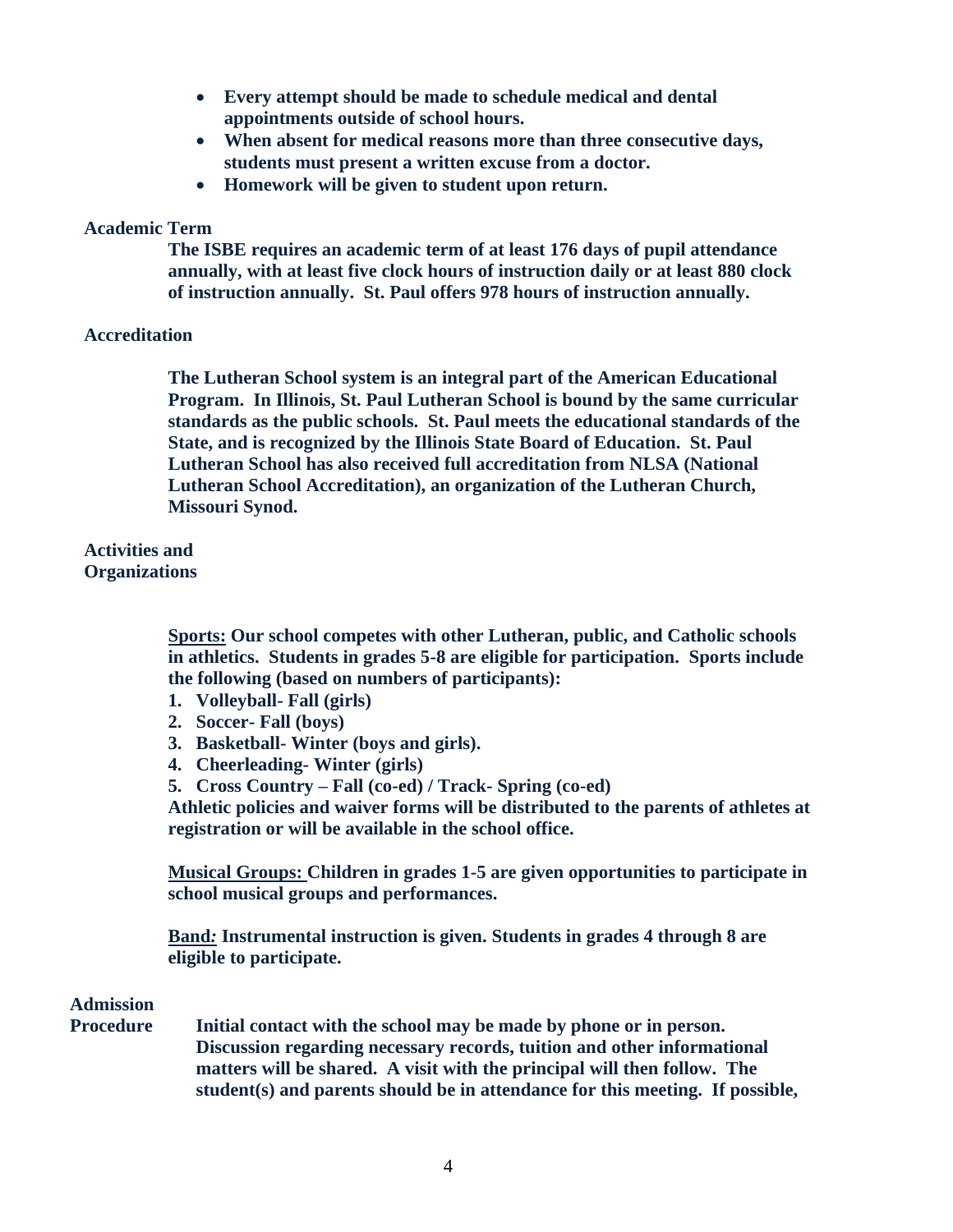**the teacher will also be present. For the principal visit, parents should bring the following items:** 

- **a. A copy of the student's birth certificate.**
- **b. Copy of the previous school's report card.**
- **c. Records of any special services for the learner.**

**A decision regarding enrollment will be determined within a few days of the interview. At that time, parents will be asked to complete an Enrollment form, a Release of Records form and a Probationary Enrollment form. Parental signature on the Probationary Enrollment Form must be given in order that both the student and St. Paul School may use the six weeks of time to make certain our learning environment is suitable to the student. A \$150.00 nonrefundable, registration fee will then be required.**

**Arrears Payment of fees should be current. If payment is seriously in arrears when quarterly report cards are distributed, report cards may be withheld and the child removed from class until payment is made. At the conclusion of the year if all fees (tuition, extended care fees, textbook damage fines, book fines) are not paid in full and all sports uniforms are not turned in, report cards and diplomas will not be distributed. If fees for preschool students are two months or more in arrears, the students will not be allowed to attend class. Arrangements may be made for special circumstances. Please call the office if you are having unforeseen trouble paying tuition and we will make every effort to accommodate your situation.**

### **Arrival-**

**Departure Time School begins at 8:30 A.M. ALL K – 8 th GRADE STUDENTS ARRIVING AND DEPARTING WILL USE DOOR #3. Please follow the car-line from Constitution Dr down the driveway and drop off and pick up children at Door #3. Children may be dropped off beginning at 8:15 A.M. School begins at 8:30 a.m. Dismissal time is at 3:15 P.M. PLEASE EXERCISE EXTREME CAUTION IN THE PARKING LOT AT ALL TIMES.**

# **Athletic**

**Eligibility Student athletes at St. Paul are students first. Participation on athletic teams is dependant on the student's academic achievement. A participant must carry an acceptable average grade (C- or higher) in every core subject area. Every two weeks, no fewer than ten school days, a grade check is made of current student athletes. The homeroom teacher**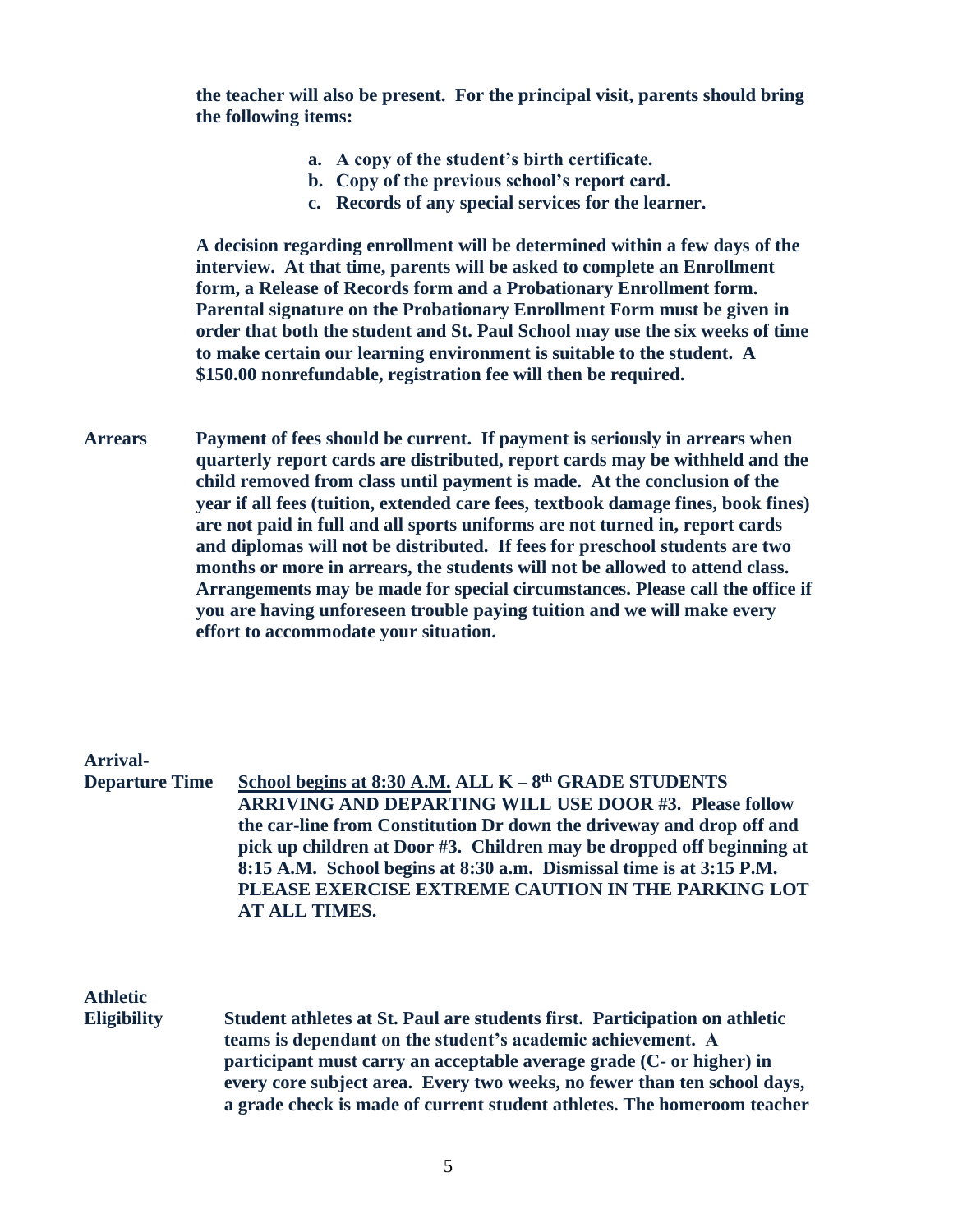|                                       | will notify any student with any unacceptable grade and the student will<br>be placed on the next level of concern for one athletic marking period.                                                                                                                                                                                                                                                                                                                                                                                                                                                                                                                                                               |
|---------------------------------------|-------------------------------------------------------------------------------------------------------------------------------------------------------------------------------------------------------------------------------------------------------------------------------------------------------------------------------------------------------------------------------------------------------------------------------------------------------------------------------------------------------------------------------------------------------------------------------------------------------------------------------------------------------------------------------------------------------------------|
|                                       | <b>First Level: Probation</b><br><b>Second Level: Suspension</b><br>Third Level: Removal for remainder of season                                                                                                                                                                                                                                                                                                                                                                                                                                                                                                                                                                                                  |
|                                       | If the student's grade returns to an acceptable level before the next<br>grading period while being on the first or second levels, he or she will<br>return to regular participation. If the same student's grade drops below<br>the acceptable level again during the same athletic season, he or she will<br>be moved to the next level of eligibility from where they were at the last<br>report.                                                                                                                                                                                                                                                                                                              |
| <b>Music</b>                          |                                                                                                                                                                                                                                                                                                                                                                                                                                                                                                                                                                                                                                                                                                                   |
| <b>Education</b>                      | Introducing children to music is the goal of Music Education Services.<br>MES is an outside service that St. Paul utilizes so that we may offer band.<br>All students in fourth grade through eighth grade are offered the<br>opportunity to participate in the school instrumental program on a fee<br>basis. Classes in the following instruments are available: trumpet,<br>trombone, alto sax, clarinet, flute, and snare drum. Children learn<br>cooperation, teamwork, creativity, and success through playing an<br>instrument.                                                                                                                                                                            |
| <b>Birthdays</b>                      | We love a good party! Please remember to let the teacher know ahead of<br>time if you would like to send treats but no chewing gum. Please keep<br>in mind the allergies of children. Check with the teacher first.<br>Invitations for birthday parties must be mailed, not delivered at school.<br>Feelings can be easily hurt when some students are invited to a party and<br>others are not.                                                                                                                                                                                                                                                                                                                  |
| <b>Board</b> for                      |                                                                                                                                                                                                                                                                                                                                                                                                                                                                                                                                                                                                                                                                                                                   |
| <b>Educational</b><br><b>Ministry</b> | St. Paul Lutheran School is under the jurisdiction of the Board for<br>Educational Ministry. This board supervises the training of the children<br>of the congregation. The members of the Board communicate school<br>needs to the Church staff and ministries as needed, safeguard the health<br>and safety of the children and bring the school to the favorable attention<br>of the members of the congregation and the general public. Policies of<br>the school are established by the Board. They keep themselves informed<br>through reports from the principal and faculty members in matters of<br>policy and practice. The board makes regular reports to the Voters'<br>Assembly of the congregation. |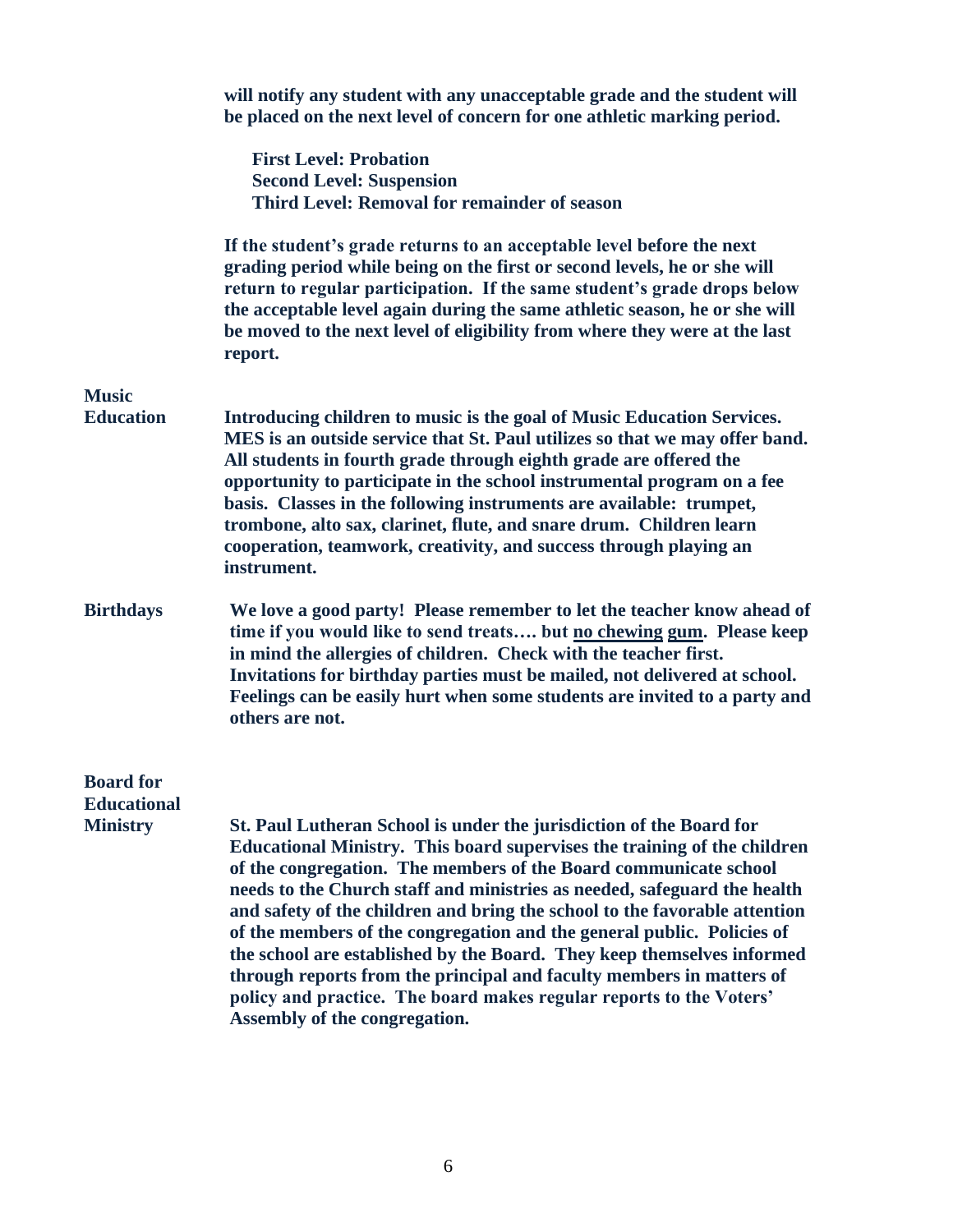# **Cell Phones/**

**Electronics Preschool through 5th grade students are prohibited from bringing cell phones or any electronic devices to school and extended care. Junior High students are discouraged from bringing cell phones or other electronic devices to school. For safety reasons, each classroom has the ability to make emergency contact with the school office at any time. The office is also able to deliver phone messages to students during the day and students are able to make required phone calls free of charge. However, if a Junior High student's cell phone is brought to school, it is the responsibility of the student to ensure that it remains off during the entire school day and that it be kept in the student's locker at all times so that it is not a distraction to the learning environment. If a cell phone or other electronic device is found on any student or is heard, the device will be confiscated and taken to the school office. Confiscated devices may be retrieved by a parent for a \$25 retrieval fee. The school assumes no responsibility for the safety of any personal property, lost or stolen, but ensures that reasonable measures are in place to keep this from happening.**

# **Church/**

**Chapel Since religious instruction is an integral part of the school's mission, it is extremely necessary that all pupils attend worship services regularly and faithfully. Parents are urged to attend worship services with their children either at St. Paul, San Pablo, or their home church.** 

> **Parents are expected to set the example for their children concerning the regular attendance at weekend worship services. Those families who do not attend church at least 50% of the weekends during the school year will not be able to re-enroll their children the following year under "Lutheran status." They will be charged the full tuition cost of a nonmember. An active member is charged a fee much less than a nonmember tuition fee. We encourage regular church attendance.**

**A children's chapel service is held at approximately 8:40 A.M. each Wednesday. Parents are welcome and encouraged to attend. The offering at each service is designated for some mission or charitable purpose. Students are to dress neatly for chapel days as a gesture of respect.**

**Curriculum St. Paul Lutheran School meets and exceeds Common Core Standards.**

 **Students receive instruction in these core subjects: Language Arts (reading, language, spelling, handwriting) Religion, Mathematics, Social Studies, and Science and Health. Technology is integrated with some subject areas of the curriculum and is available as a tool to help students learn. Spanish is taught at the junior high level.**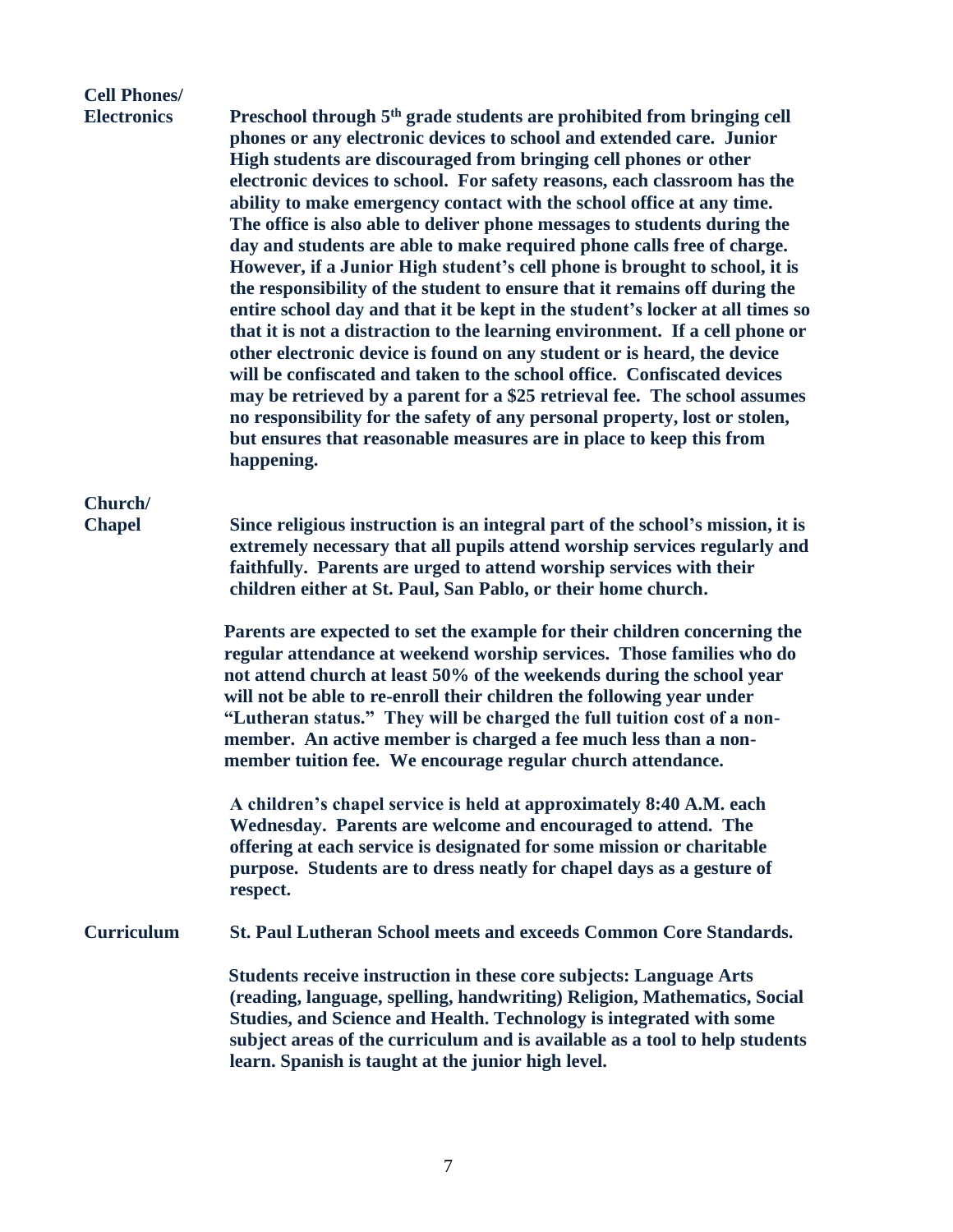|                                | Instruction is provided in English in the branches of education taught to<br>children of corresponding age and grade in public schools. This<br>includes the language arts, mathematics, the biological, physical and<br>social sciences, the fine arts, and physical development and health.                                                                                                                                                                                                                                                                                                                                                                                                                                                                                                                 |
|--------------------------------|---------------------------------------------------------------------------------------------------------------------------------------------------------------------------------------------------------------------------------------------------------------------------------------------------------------------------------------------------------------------------------------------------------------------------------------------------------------------------------------------------------------------------------------------------------------------------------------------------------------------------------------------------------------------------------------------------------------------------------------------------------------------------------------------------------------|
|                                | The school provides instruction in American patriotism, the principles of<br>representative government (U.S. and State Constitutions). No student<br>shall receive a certificate of graduation from the 8 <sup>th</sup> grade without<br>passing an examination on these subjects. No student shall be graduated<br>from the 8 <sup>th</sup> grade unless he or she has received instruction in the history<br>of the United States and has given evidence of a comprehensive<br>knowledge of the subject.                                                                                                                                                                                                                                                                                                    |
| Discipline/<br><b>Bullying</b> | It is a privilege to be a student at St. Paul Lutheran School. At St. Paul,<br>we believe every child has the right to learn and that right should not be<br>taken away. We want our students to have the finest education possible,<br>presented by a teacher who is well prepared and is given the optimum<br>opportunity to teach in an environment that will produce the best<br>possible learning.                                                                                                                                                                                                                                                                                                                                                                                                       |
|                                | With posted rules, rewards, and consequences, the classroom teacher<br>will oversee and maintain a classroom that is Christ-centered, safe, and<br>age-appropriate for the maximized learning of all students. To establish<br>this environment, our philosophy of discipline includes the<br>Student/Parent/Teacher Covenant for Christian Education. Our goal is<br>to provide a Christian community for children, and to further the<br>partnership between school and home as primary places of faith<br>development. Another goal is to teach our students self-control when<br>confronted with a situation that might otherwise cause them to act out.                                                                                                                                                  |
|                                | The Covenant statements below require commitment to the promises<br>God has made to us: Because of what God has done for us through<br>Christ, we will want to respond to His love and receive the blessings He<br>has in store for us. As partners in the Christian education of our<br>children, we the parents will encourage our children to keep the<br>covenant and:<br>1. Show RESPECT for God and His word.<br>Faithfully attend worship and Bible study.<br>Learn, memorize and obey the Word of God as it directs our<br>$\bullet$<br>daily living.<br>Use God's name appropriately.<br>$\bullet$<br>Actively support the church and school with God-given treasures<br>and sacrificial offerings.<br>2. Show RESPECT for those in authority.<br>Support the philosophy and policies of the school. |
|                                |                                                                                                                                                                                                                                                                                                                                                                                                                                                                                                                                                                                                                                                                                                                                                                                                               |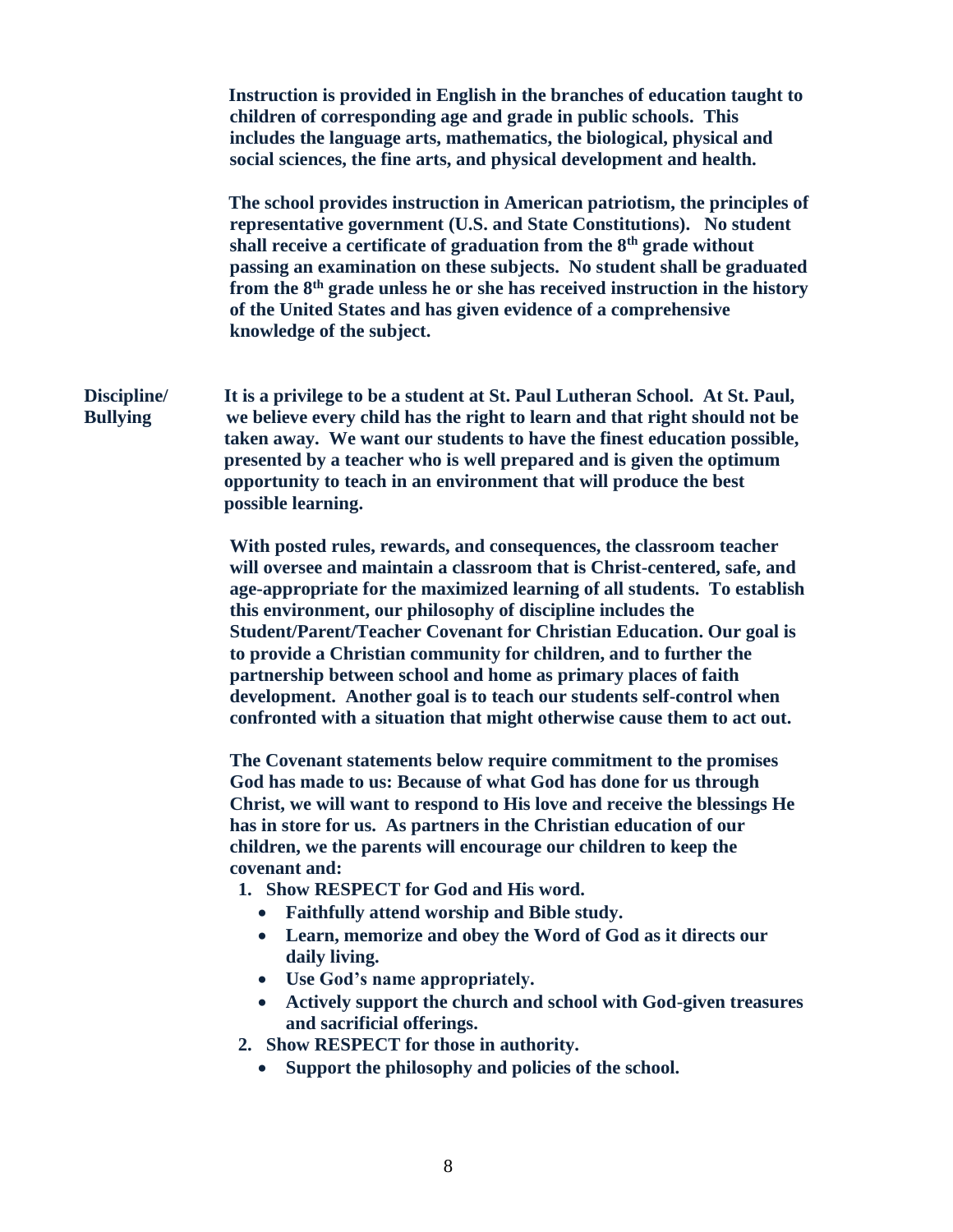- **Cooperate with the parents, teachers, principal, and others in authority in matters of discipline, in a willing and prompt manner.**
- **3. Show RESPECT for classmates and other people.**
	- **Pray for and with fellow students, parents, and teachers.**
	- **Lead a God-pleasing life through showing love and forgiveness toward others.**
	- **Use helping language.**
- **4. Show RESPECT for my body and my God-given talents.**
	- **Model Christian values by monitoring T.V., music, clothes and appearance, food, language and activities.**
- **5. Show RESPECT for the learning process and the classroom environment.**
	- **Assume responsibility for completion of homework.**
	- **Care for spiritual, physical, social, emotional, and academic growth of fellow students – enable classmates to develop their God-given abilities to their potential.**
- **6. Show RESPECT for school and personal property and the property of others.**
	- **Keep the school a safe, nurturing, Christian learning environment.**
	- **Care for the supplies and equipment used inside and outside the facility.**

**Classroom Rules that coincide with our Covenant will be posted in the classrooms.**

**Rewards and Consequences will vary for the different grade levels. Academic honesty and a relationship of trust between teacher and student are very important to the learning environment at any school. Incidents of cheating will therefore be taken very seriously and significant consequences will result.**

 **Bullying, intimidation, and harassment diminish a student's ability to learn and a school's ability to educate. Preventing students from engaging in these disruptive behaviors is an important goal of St. Paul School.**

 **For purposes of this policy, the term** *bullying* **means any severe or pervasive physical or verbal act or conduct, including communications made in writing or electronically, directed toward a student that has or can be reasonably predicted to have the effect of one or more of the following:**

- 1. Places the student in reasonable fear of harm to the student's person or Property
- 2. Causes an adverse effect on the student's physical or mental health
- 3. Interferes with the student's ability to participate in or benefit from the services, activities, or privileges provided by St. Paul.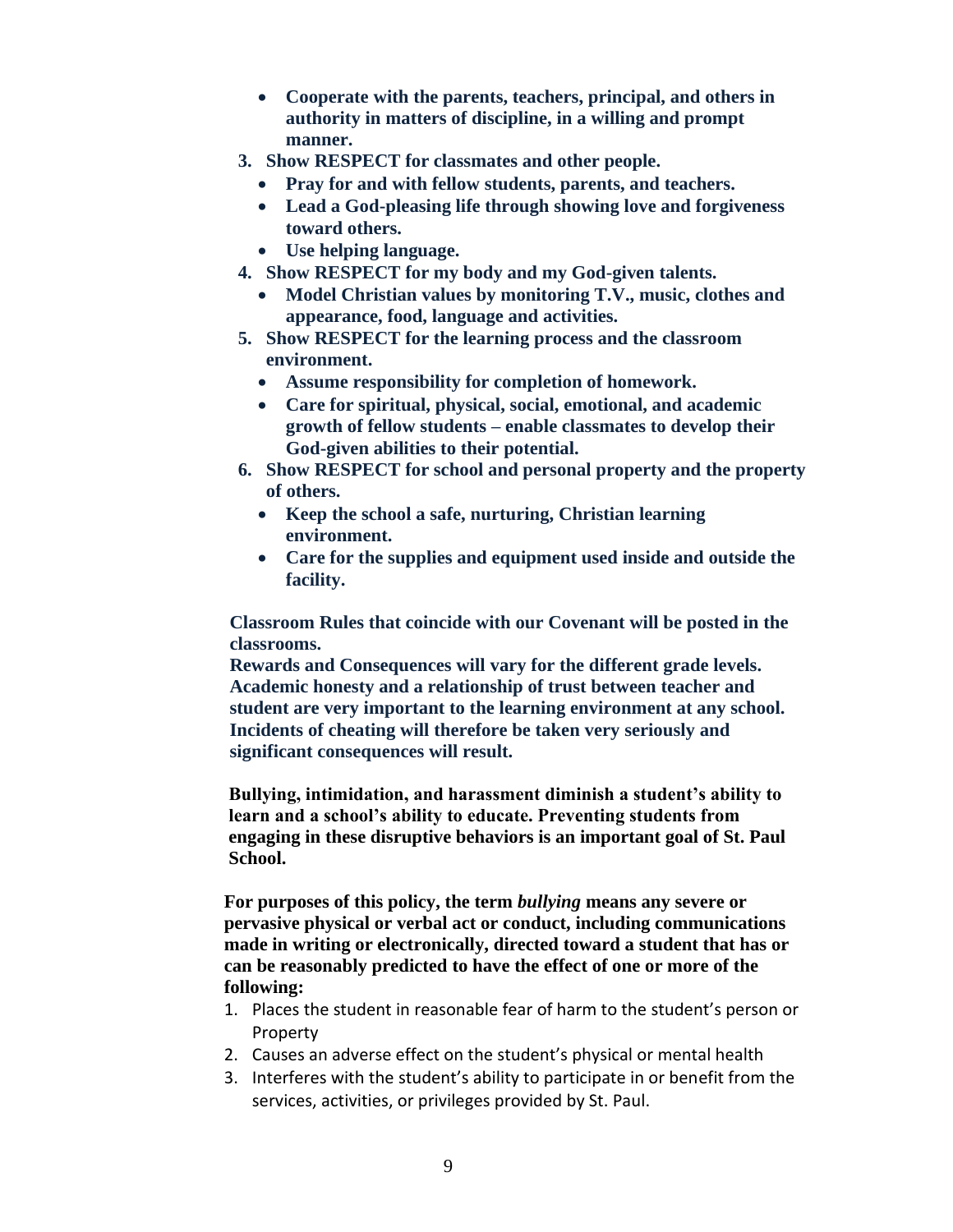**Students are prohibited from engaging in hazing, bullying, or any kind of aggressive behavior that does physical or psychological harm to another or any urging of other students to engage in such conduct. Prohibited conduct includes any use of violence, force, noise, coercion, threats, intimidation, fear, harassment, or other comparable conduct.** 

#### **Bullying is prohibited in each of the following situations:**

- 1. During any school sponsored education program or activity
- 2. While in school, on school property, on buses or in any other vehicle being used for transportation for a school function or at school sponsored or school sanctioned events or activities
- 3. Through the transmission of information from a school computer, a school computer network, or other similar electronic school equipment

 **Bullying is considered a major violation of student's rights and safety. According to the "Discipline Policy" in our handbook, the principal will be involved immediately. Of course there are isolated incidences of inappropriate behavior that a teacher can handle and correct in the classroom, but any gross or persistent intent to harm physically or emotionally will be dealt with immediately. The student will be removed from class, a parent notified and a meeting set up between principal, student and parent. Disciplinary action will be decided at this time that could include***, but is not* **limited to, suspension from school.**

**General Discipline**

**Steps Appropriate consequences will be applied, which could include, but not be limited to:**

- **a. loss of a classroom privilege**
- **b. loss of recess time**
- **c. conference with principal**
- **d. notification of parents**
- **e. after school detention**
- **f. solution focused intervention plan**
- **g. probationary status**
- **h. suspension**
- **i. expulsion**
- **j. athletic suspension**

#### **SUSPENSION/EXPULSION**

**The principal may deem it necessary to suspend or expel a student based on the severity of the offense or lack of repentance and desire to change behavior. A suspension may be "in-home or in-school" and not last longer than three school days. Students will be required to complete all**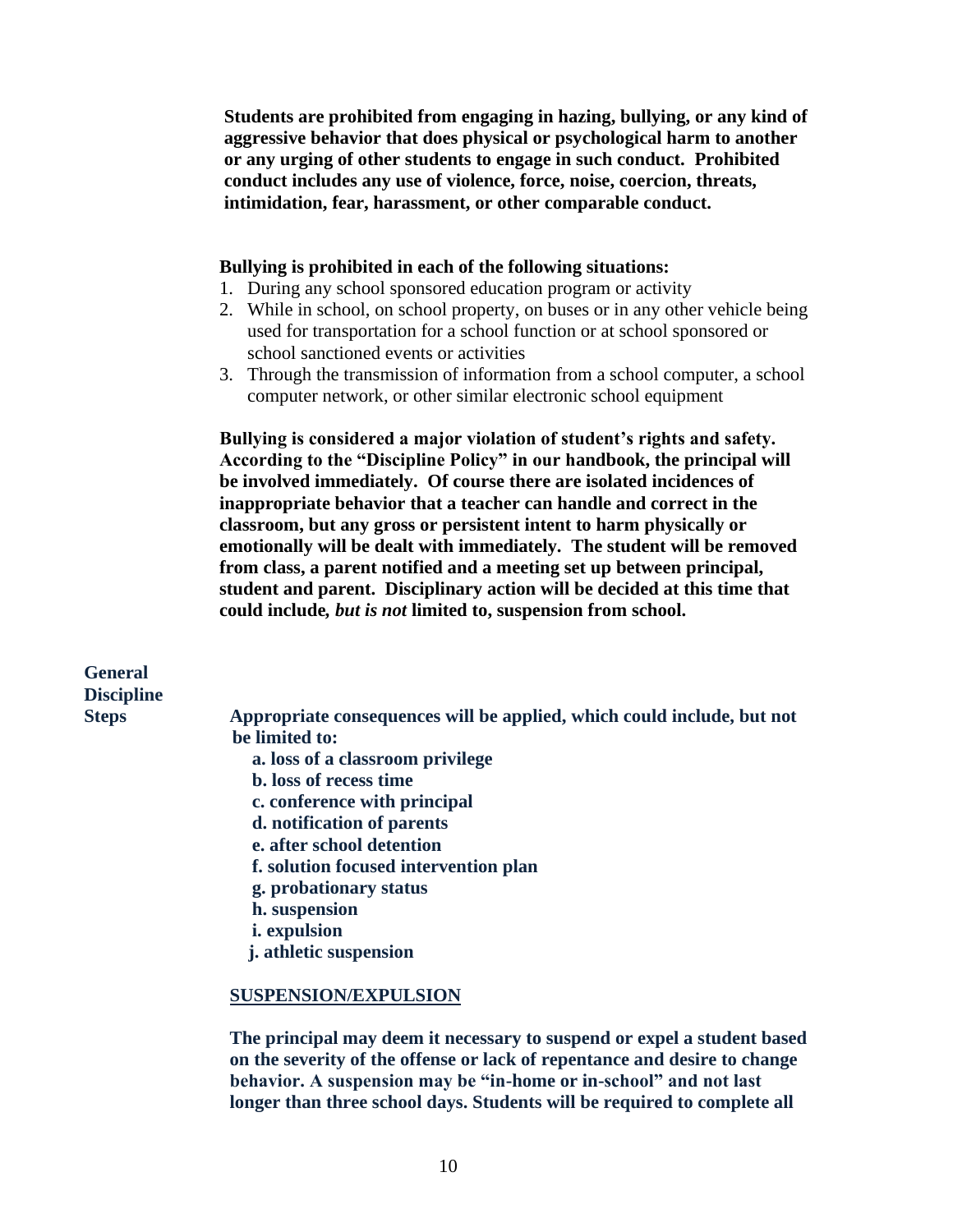**missed work assigned during the period of suspension, but will receive 0's for the work. A record of the suspension will be placed in the student's official file. It is suggested, but not required, that the Board for Educational Ministry be involved in any decision that would remove a student from the school for any length of time.**

**Possession of and/or use of smoking materials, drugs, alcohol, fireworks, weapons and the like will result in an immediate suspension and referral to the Board for Educational Ministry for disciplinary action.**

### **MIDDLE SCHOOL DISCIPLINE**

In Middle School the students are expected to act in a mature, Christian-like way. We want our classrooms to be engaging and fun, while maintaining a Christcentered, safe, nurturing, and learning atmosphere. When students do not act appropriately, it takes away from other students' experiences and academic success. Students who do not follow the signed Covenant will be disciplined accordingly.

#### **LEVEL ONE INFRACTIONS**

HANDLED BY: The classroom teacher and their individual disciplinary guidelines. (Can result in verbal warnings, sentences, referrals and detentions)

#### EXAMPLES:

| -Inappropriate Christian behavior                         | -Inappropriate hallway behavior   |
|-----------------------------------------------------------|-----------------------------------|
| -Talking out of turn                                      | -Disrespecting other students     |
| -Uniform violations                                       | -Unauthorized use of electronics  |
| -Unprepared for class                                     | -Tardiness (See tardiness policy) |
| -Inappropriate use of/possession of -Name calling/teasing |                                   |
| toys, personal belongings, or school -Passing notes       |                                   |
| supplies                                                  | -Out of seat without permission   |

#### **LEVEL TWO INFRACTIONS**

HANDLED BY: Principal (Can result in detention and possible suspension.)

| <b>EXAMPLES:</b>                       |                                   |
|----------------------------------------|-----------------------------------|
| -CHRONIC LEVEL ONE BEHAVIOR            | -Theft of any kind                |
| -Non-compliance                        | -Excessive tardiness              |
| -Cheating of any kind                  | - Lying                           |
| -PDA                                   | -Disrespecting teacher's personal |
| -Inappropriate physical contact        | space/belongings                  |
| -Racial/sexual/excessive name calling  | -Bullying                         |
| -Vandalism, writing or defacing school |                                   |
| property, signs, bulletin boards,      |                                   |

#### **LEVEL THREE INFRACTIONS**

bathrooms, etc.

HANDLED BY: The Principal and/or School Board (Will result in out-of-school discipline and could lead to possible expulsion)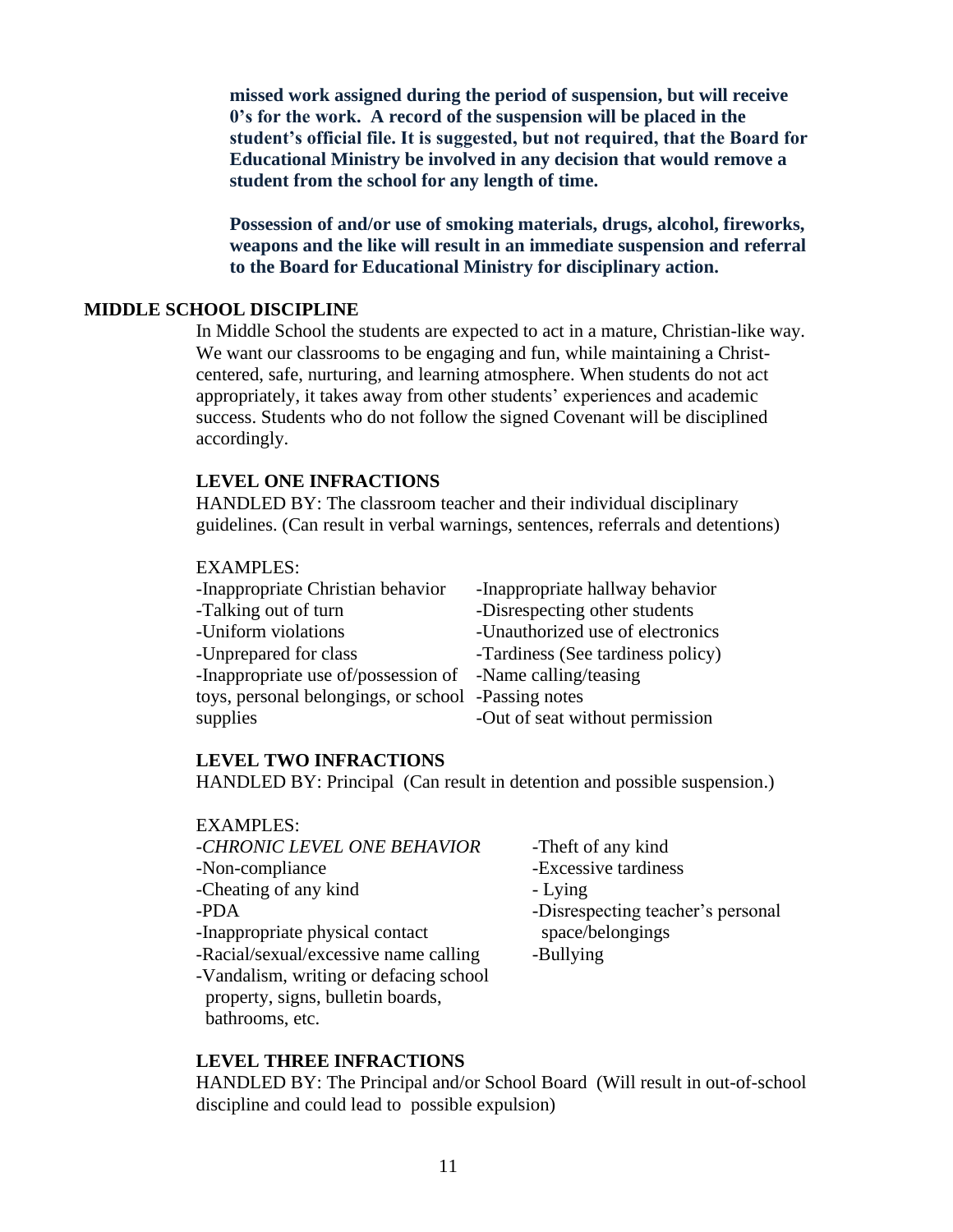|                                       | <b>EXAMPLES:</b><br>-CHRONIC LEVEL TWO BEHAVIOR<br>-Physical aggression<br>-Weapons<br>-Off School/campus w/o permission<br>-Skipping school<br>-Serious threat/intimidation of others<br>-Inappropriate internet sites and/or<br>print material                                 | -Fighting<br>-Matches/lighter<br>-Defiance<br>-Destruction of property<br>-Smoking, drugs, or alcohol use<br>-Sexual behavior/harassment<br>-Not representing our school in<br>athletics, field trips, performances,<br>etc. in a Christian, appropriate way                                                                                                                                                                                                                                         |
|---------------------------------------|----------------------------------------------------------------------------------------------------------------------------------------------------------------------------------------------------------------------------------------------------------------------------------|------------------------------------------------------------------------------------------------------------------------------------------------------------------------------------------------------------------------------------------------------------------------------------------------------------------------------------------------------------------------------------------------------------------------------------------------------------------------------------------------------|
|                                       | Our teachers, Assistant Principal, Principal, and School Board will do our best to<br>handle any disciplinary infractions in a Christian and fair way. Our goal is to be<br>able to work side by side with our parents to provide a safe, educational, Christian<br>environment. |                                                                                                                                                                                                                                                                                                                                                                                                                                                                                                      |
| <b>Damages</b>                        | including books. The cost of any other damaged property will be at the<br>discretion of the principal.                                                                                                                                                                           | Students will be required to reimburse the school for damaged property,                                                                                                                                                                                                                                                                                                                                                                                                                              |
| <b>Dispensing</b><br><b>Medicines</b> | <b>Procedure:</b><br>be administered by parents before and after school.                                                                                                                                                                                                         | 1. The primary responsibility for administering medication to students<br>rests with the student's parents. If at all possible, medications should                                                                                                                                                                                                                                                                                                                                                   |
|                                       | from the student's doctor on file in the office. Each form of<br>pharmacy, which includes: doctor's name, patient's name,<br>cough drops. (See number four below.)                                                                                                               | 2. When a child must take any type of prescription medication, during<br>school hours, the school MUST have a formal medication request<br>prescription medication should be in the original container from the<br>pharmacy, type of medication, dosage date, and the circumstances<br>under which the medication should be given. The school should be<br>notified of any changes in the prescription and a new medication<br>request form filled out. The exception to this is asthma inhalers and |
|                                       | 3. A note from the student's doctor is also required in order for the<br>student. The only exception is for cough drops.                                                                                                                                                         | school office to dispense any over-the-counter medication to the                                                                                                                                                                                                                                                                                                                                                                                                                                     |
|                                       | 4. A parent note is also required for a student to miss gym. If more<br>required.                                                                                                                                                                                                | than 2 consecutive days of gym are missed, a doctor's note will be                                                                                                                                                                                                                                                                                                                                                                                                                                   |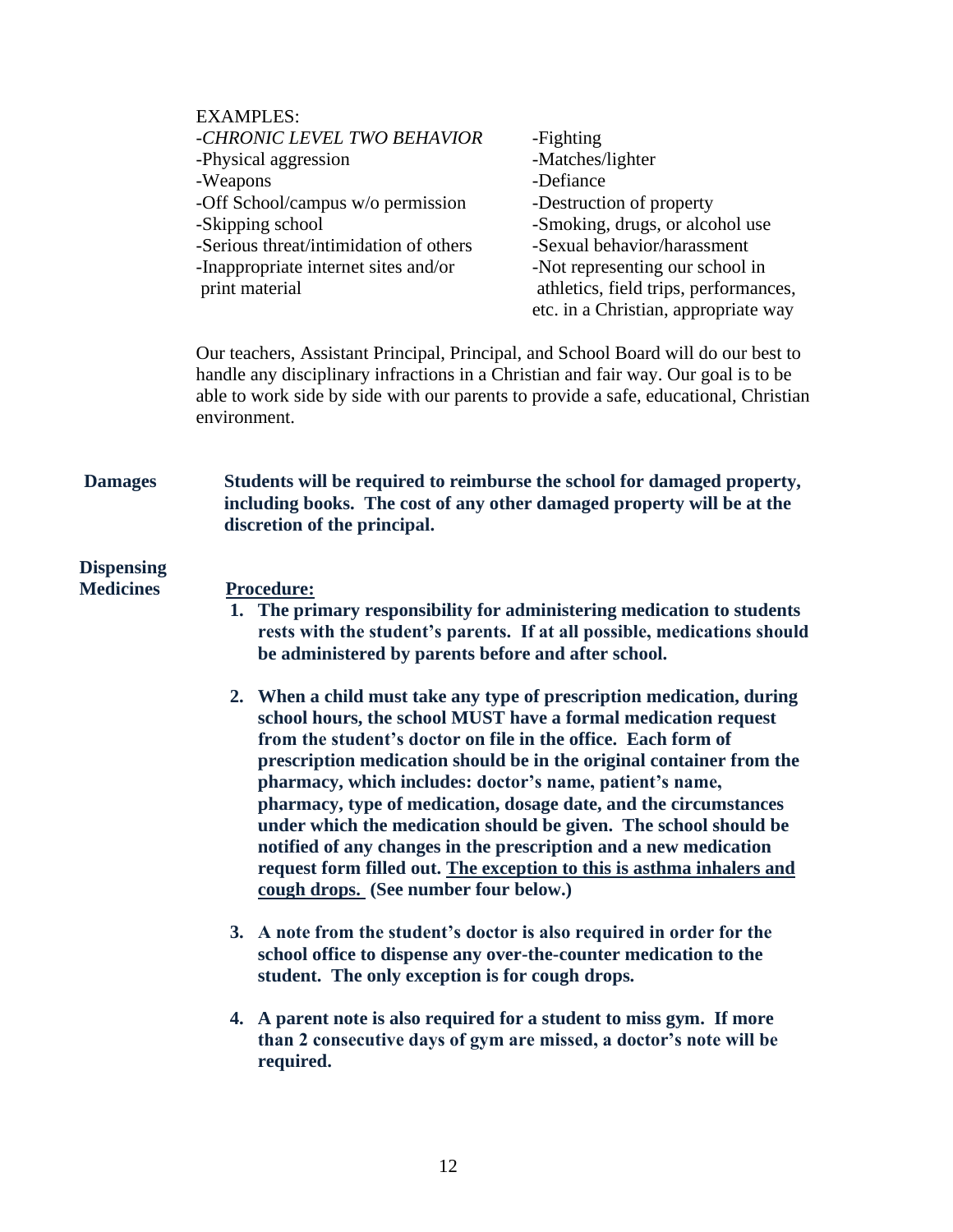- **5. Written permission from the parent/guardian requesting the school to comply with the physician's order must be obtained. Permission for ongoing medication must be renewed each year.**
- **6. The medication will be kept in the school office and administered by the administrative or school staff. Students are not allowed to have medication in their lockers, desks, or on their person. The parents will be responsible to pick up any unused medicine.**

**Exceptions: In cases of asthma, students may have inhalers with them, provided the physician writes a note for school stating that the student has been educated in its proper use and is mature enough to use it independently. A special form available in the school office must also be filled out for students to be allowed to use their inhalers. Cough drops also may be kept by the student and used, only if the teacher has received a written note from the parent/guardian.**

**Dress Code Grooming**

- **We strongly believe the appearance of our students reflects an impression of our school in the community. We want to create a positive self-image in a child, which is vital to good Christian growth. To accomplish this, we need to encourage cleanliness and dress that is becoming of young ladies and gentlemen, in accordance with the principles of modesty set forth in Scripture. The Dress and Grooming Code for St. Paul School is as follows:**
	- **(1) All school apparel must fit the uniform descriptions available in the St. Paul Lutheran School Uniform Dress Code.**
	- **(2) St. Paul polo shirts may be worn. St. Paul hooded sweatshirts may be worn during school as outwear only or on Spirit Days.**
	- **(3) The length of shorts, skirts, skorts, and jumpers should be of such a length so that when arms are held straight down on sides, the garments are no shorter than the wearer's longest finger.**
	- **(4) The uniforms may not be altered or accessorized in any way.**
	- **(5) Belts are required for Grades 3-8 students if the pants have belt loops. Shirts must be tucked in.**
	- **(6) Shoes must be worn at all times. No flip-flop sandals are to be worn. Shoes must have a back. Shoes with laces must be tied. Athletic shoes must be available to the students at all times for P. E. class and any time students are in the gym. A separate pair of gym shoes is required for grades 1-8. Other inappropriate footwear will be addressed as deemed necessary.**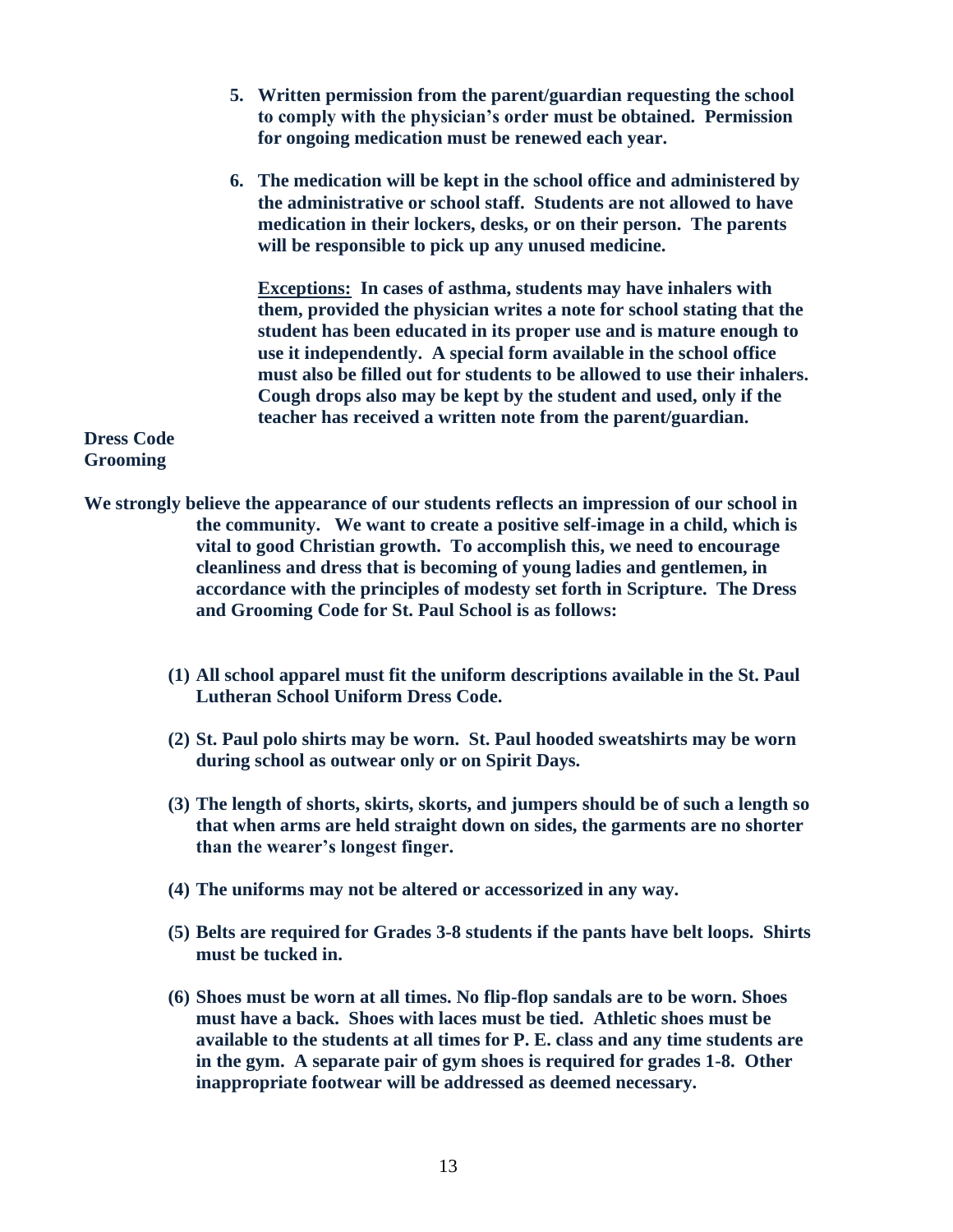- **(7) Hats, jackets and sweatshirts are not to be worn in the classrooms during the school day.**
- **(8) Hair should be clean and neatly groomed. Hair must not interfere with student's vision. Boys' hair should be neatly and evenly trimmed. It should be no longer than shirt's collar length. No tails, patterns or designs will be allowed. Only natural hair coloring if dying hair.**
- **(9) Nail color, tattoos (permanent, temporary, or hand-drawn), chains, earrings, or body piercing (including any magnetic jewelry) are not permitted for boys.**
- **(10) Tattoos (permanent, temporary, or hand-drawn), body piercing (including any magnetic jewelry) other than earrings are not permitted for girls.**
- **(11)Students in Grades 6 – 8 are required to wear a gym uniform for gym class consisting of the gold t-shirt and maroon gym shorts, which are available for purchase in the school office. During cool weather, if gym is outside, students may wear sweatshirts and sweatpants over their gym uniform. No other apparel may be substituted for a gym uniform, and the gym uniform may not be altered in any way. If students do not have their gym uniform at school for gym class, they will not be allowed to participate in gym and will receive a zero for that day.**

**Teachers will enforce the above Dress/Grooming Code. Teachers may send students who are out of dress code to the office to call home for the correct clothing or send home a dress code violation form.**

# **St. Paul Lutheran School Uniform Dress Code**

The St. Paul Lutheran School uniform code is as follows:

Please visit the St. Paul Web Store at Initial Impressions, Inc. for uniform tops at: <https://www.companycasuals.com/StPaulLutheranAurora/start.jsp>

The procedure for ordering shirts from this site is as follows

:

A. Go to the website and add the pieces you want to your cart, enter your contact information, and submit the order on the site.

B. You will be contacted soon with a follow-up email confirming that your order was received, letting you know the turnaround time for the order, and giving you the total amount you will owe.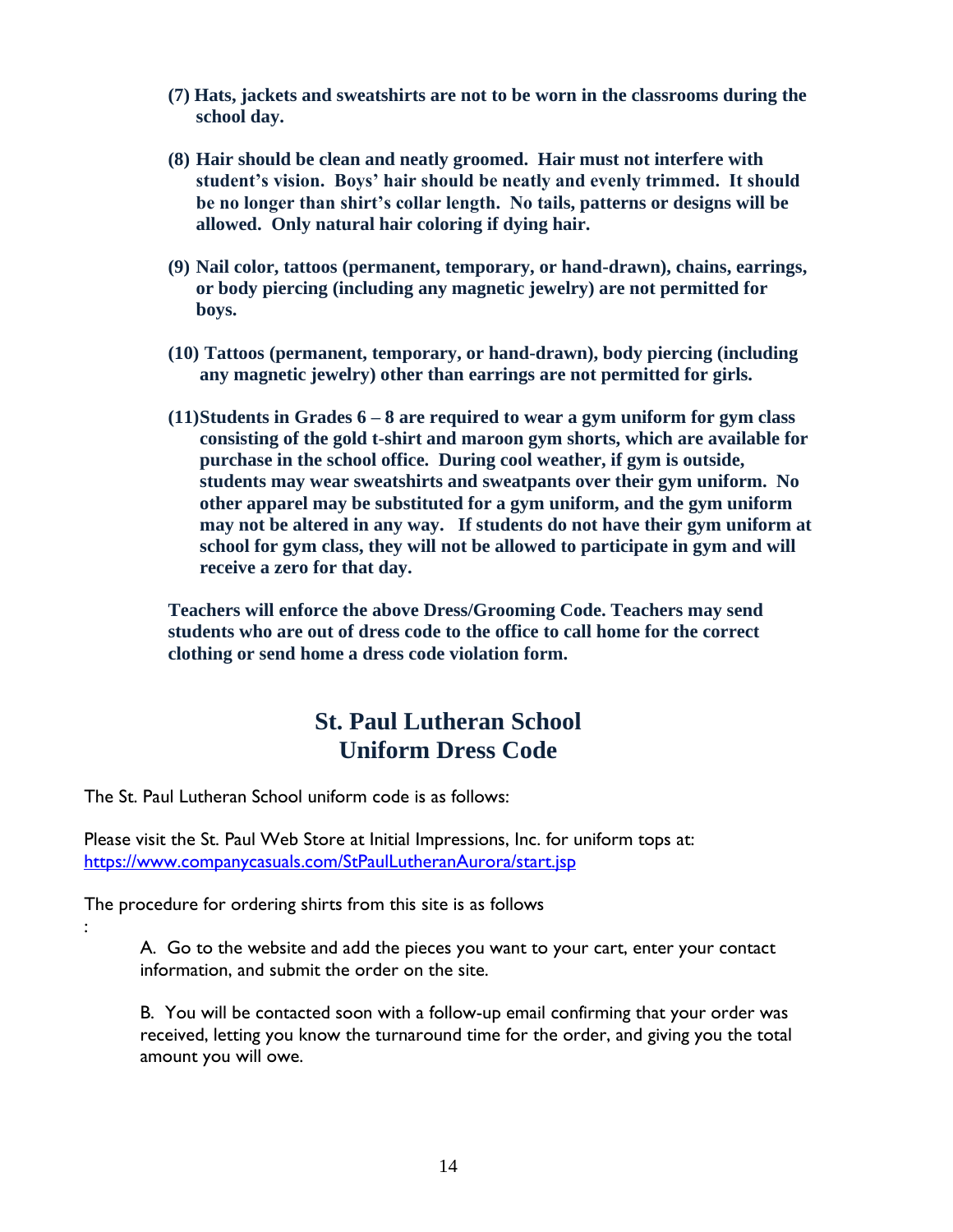C. Payment will not be able to be submitted online this year (that will be coming in a more advanced website next school year). In the follow-up email, you will be asked if you would like to pay with cash, check, or credit/debit card.

D. Cash and check payments and deliveries of orders will be processed via school. Cash and check payments will be sent with your child, given to the teacher, and they will submit them to the office where they will then be sent to Initial Impressions. Credit/Debit card payments will be made directly to Initial Impressions after you are contacted in your order confirmation email. Deliveries of clothing will be given to the office and will be distributed to your child to take home at the end of the school day.

Please visit the French Toast St. Paul Web Store for uniform bottoms at: <https://www.frenchtoast.com/schoolbox/schools/st.-paul-lutheran-school-QS61IGL> to purchase the uniform pants, shorts, and skirts for your child (no tops). Pants, shorts, and shirts may also be purchased from other retailers as long as the style complies with the clothing articles shown on the French Toast St. Paul Web Store.

PTL will oversee an annual used uniform clothing market, which will run on Fees & Records Day every July, beginning in 2022, so please feel free to donate and take advantage of that resource as well next year.

St. Paul Lutheran School uniform code clothing items:

| Tops (for Boys and Girls):  | Maroon short-sleeved polo shirt with embroidered St. Paul Logo                                                                                     |
|-----------------------------|----------------------------------------------------------------------------------------------------------------------------------------------------|
|                             | Maroon long-sleeved polo shirt with embroidered St. Paul Logo                                                                                      |
|                             | Maroon sweatshirt with embroidered St. Paul Logo                                                                                                   |
|                             | Students in Grades 3-8 are required to have both styles of polo<br>shirts tucked in at all times. Sweatshirts are not required to be<br>tucked in. |
| Bottoms:                    | For Boys or Girls, navy blue full-length pants (must match the<br>styles on the French Toast website)                                              |
|                             | For Boys or Girls, navy blue uniform shorts (must match the style<br>on the French Toast website)                                                  |
|                             | For Girls, navy blue scooter skirts (must match the style on the<br>French Toast website)                                                          |
| Socks (for Boys and Girls): | Socks must be solid Black, White, or Navy in color and can be<br>purchased from any source.                                                        |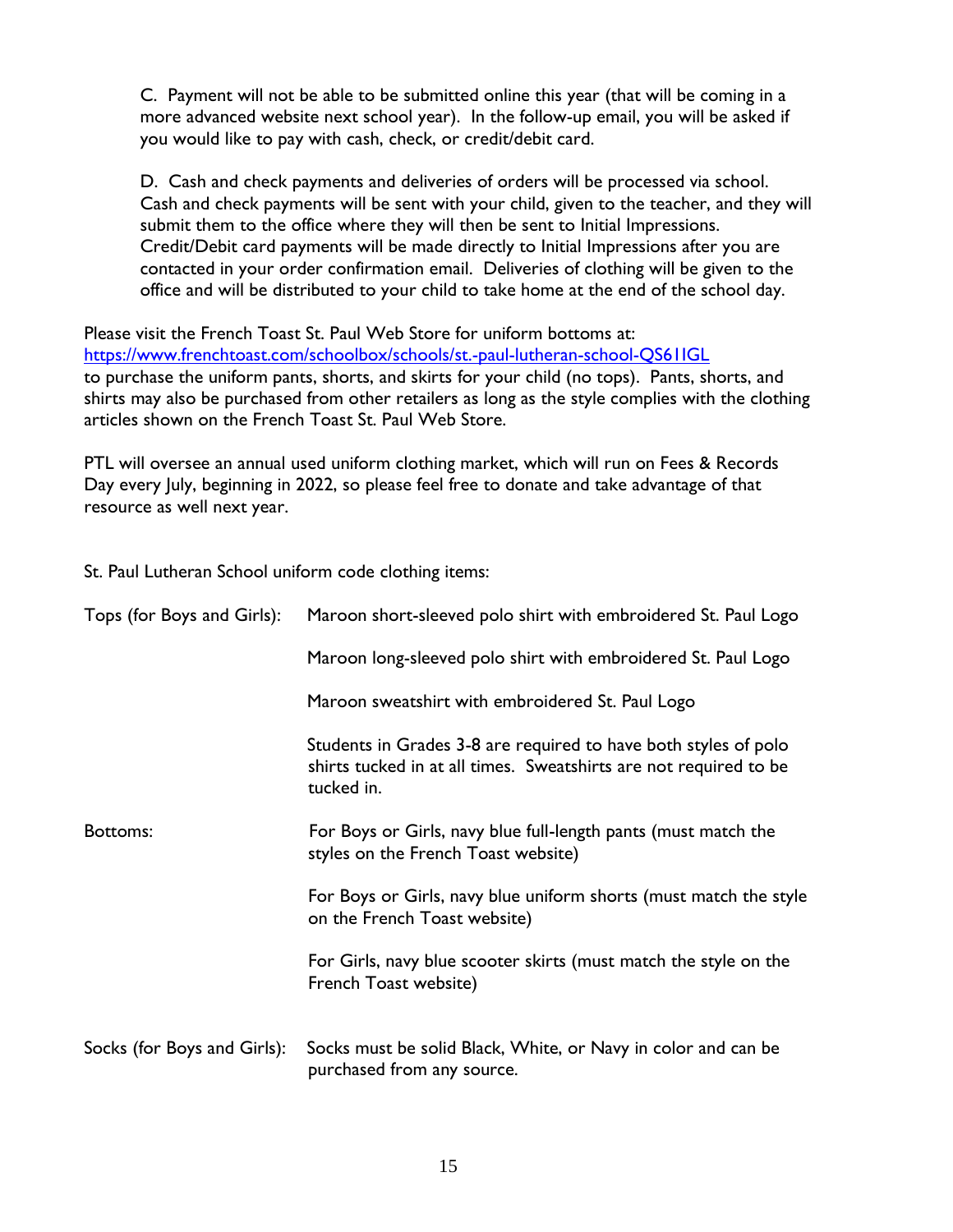| Leggings (for Girls): | Leggings must be solid Navy in color and can be purchased from<br>any source.                                                                                          |
|-----------------------|------------------------------------------------------------------------------------------------------------------------------------------------------------------------|
| Belts:                | Belts must be worn by all students in Grades 3-8 when wearing<br>uniform pants or shorts. Belts must be solid black in color and can<br>be purchased from any source.  |
| Shoes:                | Any athletic or casual shoe may be worn with this uniform. No<br>flip-flops or open-toed shoes of any kind are allowed. Shoes with<br>laces must be tied at all times. |

All uniform clothing must be in good condition, with no holes or damage.

Accessories or additions to the uniform of any kind are prohibited.

Damaged clothing must be repaired or replaced.

# **Early Dismissal/**

| <b>Late Arrival</b>                                          | Safety for our students is our prime concern. If your child is to be<br>dismissed early, please notify the teacher in writing the morning of the<br>dismissal. To pick up your child, PLEASE come to the school office<br>and sign your child out. They will be called to the office from the<br>classroom and meet you there. Please do NOT go directly to the<br>classroom to pick up your child. This rule applies only to the KPK-8 <sup>th</sup><br>graders. Beginning with the 2019-2020 school year, this rule will also<br>apply to preschool students as well. |
|--------------------------------------------------------------|-------------------------------------------------------------------------------------------------------------------------------------------------------------------------------------------------------------------------------------------------------------------------------------------------------------------------------------------------------------------------------------------------------------------------------------------------------------------------------------------------------------------------------------------------------------------------|
|                                                              | All parents and visitors in the school building after 8:30 a.m. must sign<br>in at the church office. Late arriving students will be checked in and<br>receive a pass and then may proceed to their classroom.<br>All parents and visitors in the school building during school hours must<br>receive a visitor's badge from the church office. Upon leaving, visitors<br>must sign out at the church office.                                                                                                                                                           |
| <b>Emergency</b><br><b>Asthma/Allergy</b><br><b>Protocol</b> | If a student in school has an episode of life-threatening asthma or<br>anaphylaxis, all school staff are trained to respond to the treatment of<br>symptoms of life-threatening asthma or anaphylaxis. At the beginning<br>of each school year, during teacher meetings, a refresher course on<br>assessment of life threatening allergy reaction and the administration<br>of EpiPens will be provided.                                                                                                                                                                |
|                                                              | The protocol requires that 911 is called, and a school designated and<br>trained nonmedical individual is to implement the protocol. The                                                                                                                                                                                                                                                                                                                                                                                                                                |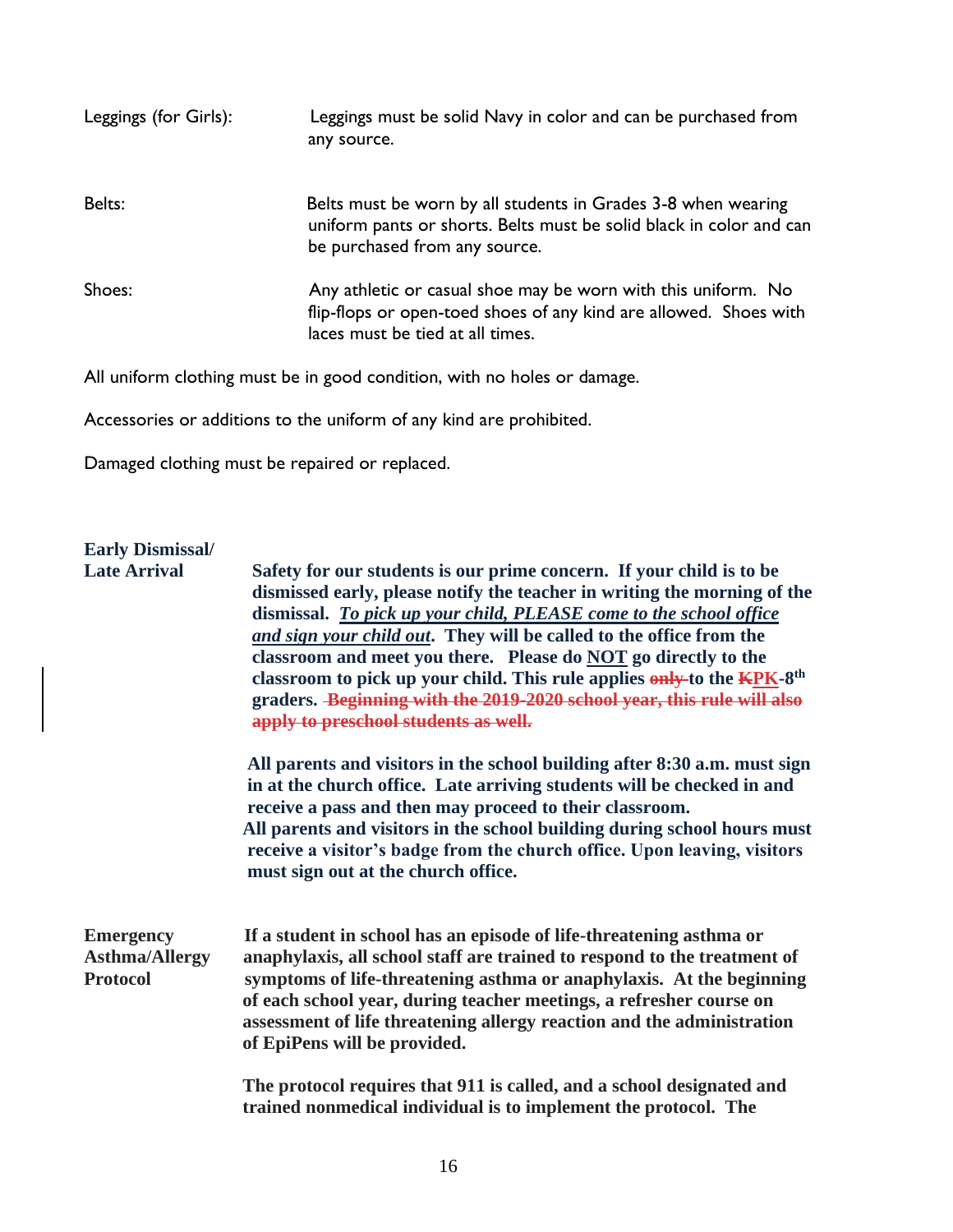**airway is assessed, as well as breathing and then medications are administered. Epinephrine (EpiPen and EpiPen Jr.) have been selected for use, because it is easy to use, administer, and store, and available in two strengths to support weight-based dosing. EpiPens will be available in the school office and in extended care.**

 **Under Illinois School code 105, Section 22-30, St. Paul authorizes a trained person/persons to administer an undesignated epinephrine auto-injector to any person that trained personnel in good faith believe is having an anaphylactic reaction, using an EpiPen prescribed by a physician and obtained using the "EpiPen 4 Schools Program". When trained personnel administer an undesignated epinephrine auto injector to a person whom the trained personnel in good faith believes is having an anaphylactic reaction, notwithstanding the lack of notice to the parents or guardians of the pupil or the absence of the parents or guardians signed statement acknowledging no liability, except for willful and wanton conduct, St. Paul and the trained personnel are to incur no liability or professional discipline, except for willful and wanton conduct, as a result of any injury arising from the use of an undesignated epinephrine auto-injector regardless of whether authorization was given by the pupil's parents or guardians or by the pupil's physician, physician assistant, or advanced practice registered nurse.**

**Emergency Closing St. Paul Lutheran School will communicate with parents and staff if school is closed due to inclement weather or an emergency using the following methods:** 

#### **Telephone**

**If the school is closed due to inclement weather, St. Paul will notify parents and staff by phone blast. If you have a current phone number on file with the school, our system will automatically call you and leave a voicemail message as soon as a decision is made.**

**Text**

**If you have a current mobile number listed with the school, we will notify you via text.**

**Email**

**St. Paul School will also notify parents and staff of school closings via email.**

**Media**

**You may go to any of the following resources to obtain school closing information:** 

| <b>AM Radio Stations</b> | <b>FM Radio Station</b> | <b>TV Stations</b> |
|--------------------------|-------------------------|--------------------|
| $WGN-720$                | $WKKD - 95.9$           | $NBC-5$            |
| $WBBM-780$               |                         |                    |
| <b>WMAQ - 670</b>        |                         | $WGN-9$            |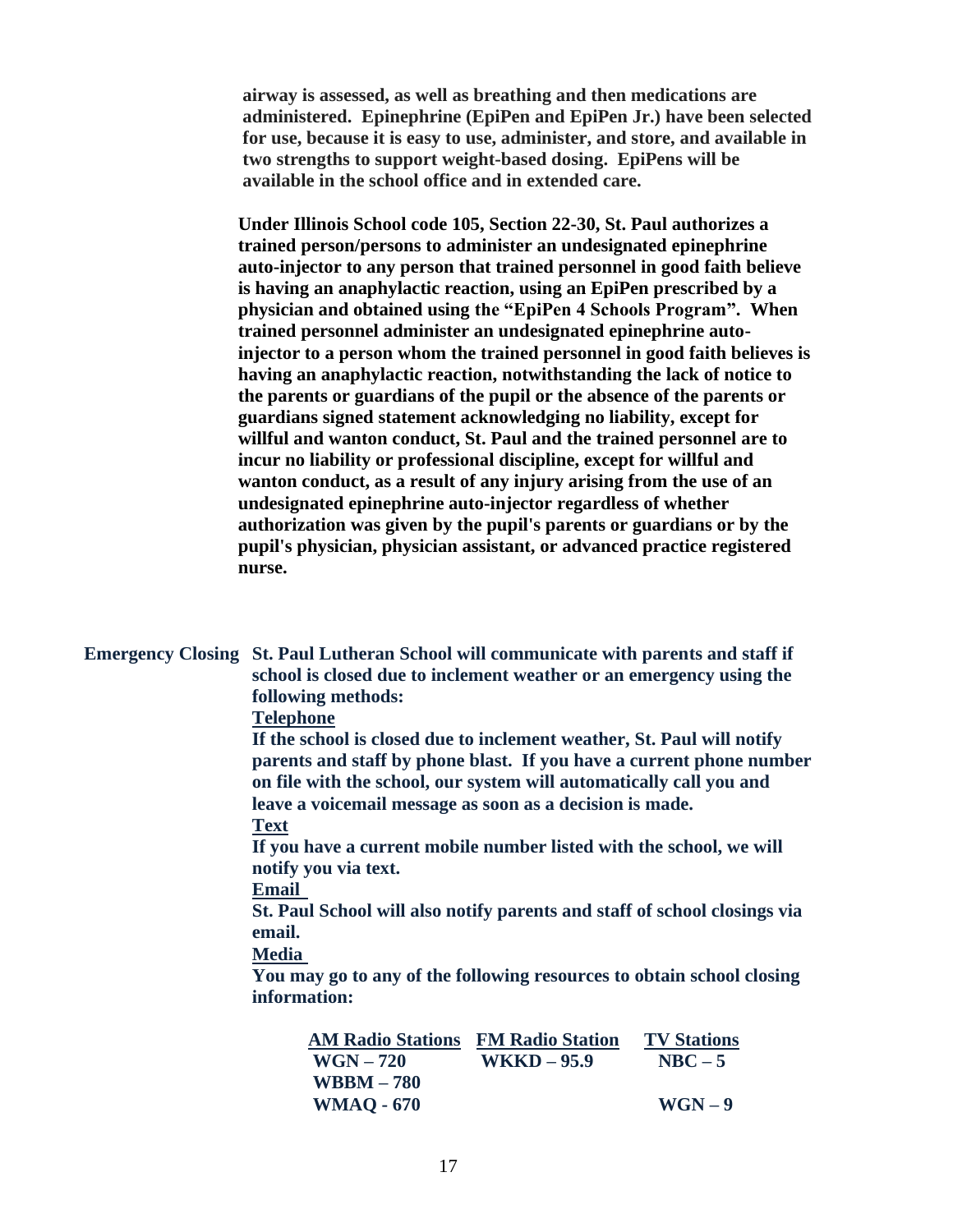|                      | <b>WBIG - 1280</b>                                                                                                                                                                                                                                                                                                                                                                                                                                                                                                                                                                                                                                                                                                                                                                                                | <b>FOX</b>                                                                                                                                                                                                                                                                                                                                                                                                                            |
|----------------------|-------------------------------------------------------------------------------------------------------------------------------------------------------------------------------------------------------------------------------------------------------------------------------------------------------------------------------------------------------------------------------------------------------------------------------------------------------------------------------------------------------------------------------------------------------------------------------------------------------------------------------------------------------------------------------------------------------------------------------------------------------------------------------------------------------------------|---------------------------------------------------------------------------------------------------------------------------------------------------------------------------------------------------------------------------------------------------------------------------------------------------------------------------------------------------------------------------------------------------------------------------------------|
|                      | <b>WKKD-1580</b>                                                                                                                                                                                                                                                                                                                                                                                                                                                                                                                                                                                                                                                                                                                                                                                                  | $CBS - 2$<br>Closings are usually posted beginning at 6:30 a.m. Please do not call                                                                                                                                                                                                                                                                                                                                                    |
|                      | your child's teacher.                                                                                                                                                                                                                                                                                                                                                                                                                                                                                                                                                                                                                                                                                                                                                                                             |                                                                                                                                                                                                                                                                                                                                                                                                                                       |
| <b>Extended Care</b> | Our Christian Extended Care Center is a service intended to care for<br>children in grades Preschool - 8, before and after their formal school<br>hours: Monday – Friday, from $6:30$ a.m. $-8:15$ a.m. and from $3:15$<br>p.m. – 6:00 p.m. Care is provided on half-days of school only from<br>6:30 a.m. $-8:15$ a.m. The cost is \$4.40 per hour or \$1.10 per quarter<br>hour. All parents intending to use extended care on a regular or<br>occasional basis must enroll their child (children) during registration,<br>and pay the \$25.00 family registration fee. Students who are not<br>picked up from school by 3:30 p.m. will be sent to extended care. For<br>more information about extended care, see our Extended Care<br>Handbook, available in the school office.                               |                                                                                                                                                                                                                                                                                                                                                                                                                                       |
| <b>Field Trips</b>   | Field trips are an important part of our educational program and are<br>curriculum oriented. Through these excursions, students see what<br>they are learning in the classroom applied in real life. It's a time to<br>develop skills in courtesy, safety, and good citizenship. If your child's<br>class is planning a field trip, you will be asked to sign a permission slip<br>to allow your child to go with the group. The permission slip will<br>indicate the cost of the field trip. Children younger than 8 must be<br>secured in an appropriate child restraint system while being<br>transported during the field trip. If parents are chaperoning or<br>driving on field trips, there are 3 forms available in the school office<br>that must be completed prior to volunteering for the field trip. |                                                                                                                                                                                                                                                                                                                                                                                                                                       |
| <b>Health</b>        | in any area that needs the attention of a doctor.                                                                                                                                                                                                                                                                                                                                                                                                                                                                                                                                                                                                                                                                                                                                                                 | Hearing tests and visual tests are conducted for various grades at<br>the beginning of the year. Parents are notified if there is a deficiency                                                                                                                                                                                                                                                                                        |
|                      | sixth grade, prior to entrance into preschool, and irrespective of<br>grade, immediately prior to or upon entrance into new class. New<br>accordance with the regulations of the State of Illinois, a child is<br>excluded from attending school if requirements for health<br>a tuberculosis skin test screening if the student resides in an area<br>designated by the Illinois Department of Health as having a high<br>incidence of tuberculosis. The Department of Public health shall<br>procedures that constitute a health examination.                                                                                                                                                                                                                                                                   | St. Paul requires students to receive health examinations within one<br>year prior to entering kindergarten or first grade; upon entering the<br>students may submit a current record from their former school. In<br>examinations and immunization records have not been met by Oct. 15<br>of the school year, no exceptions. The health examination may include<br>promulgate rules and regulations specifying the examinations and |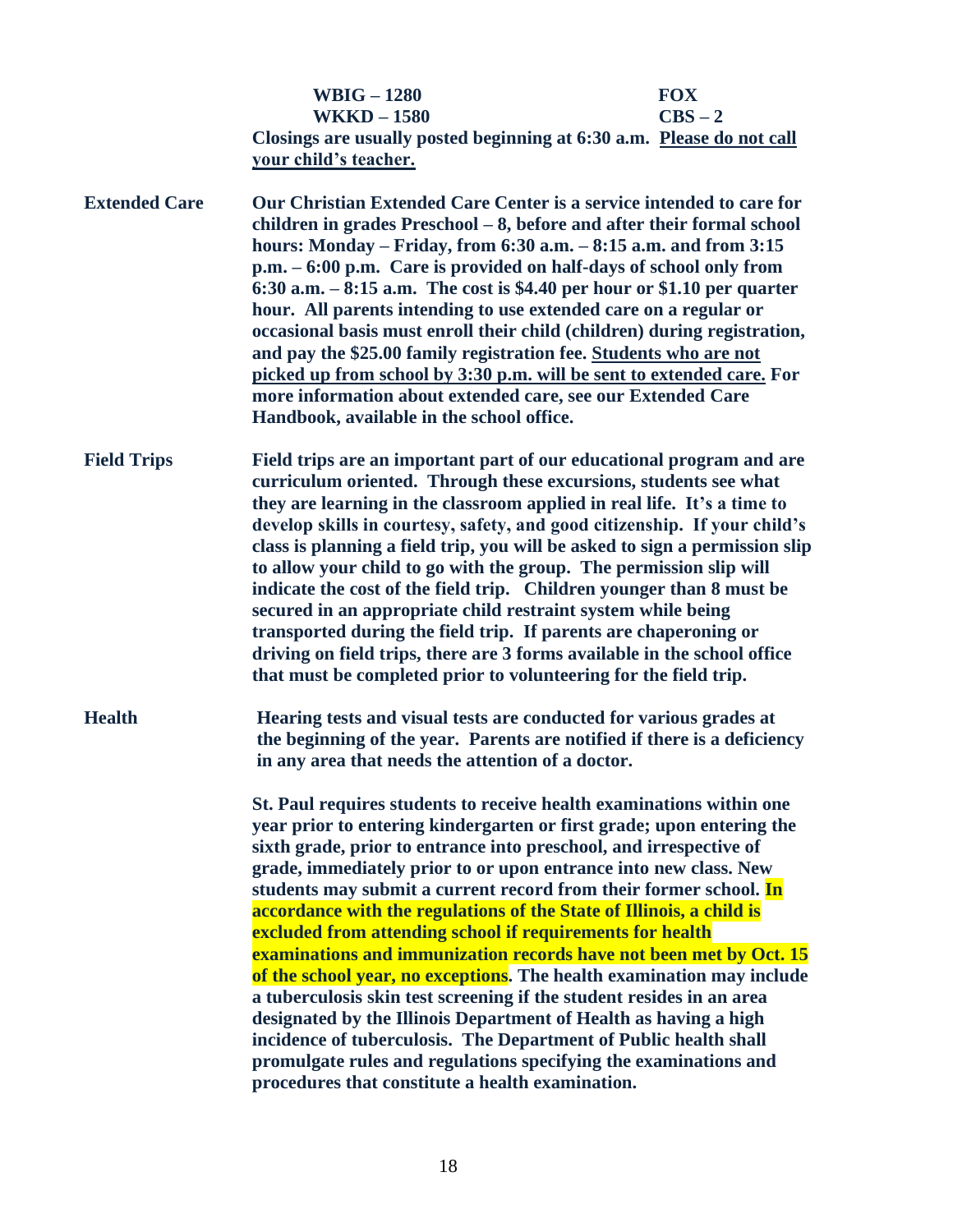**St. Paul requires students to present proof of having received such immunizations against preventable communicable diseases as the Department of Public Health shall require by rules and regulations pursuant to Section 27-8.1 of the School Code and the Communicable Disease Prevention Act.** 

 **The school shall report to the State Board of Education, by November 15, information on students who have and have not received necessary immunizations and health examinations. The State Board shall dictate the manner in which the information is to be submitted.**

 **The school requires students in kindergarten and in the second and sixth grades to have a dental examination. Each of these students shall present proof, before May 15 of the school year, of having been examined by a dentist in accordance with Section 425 of the School Code, Section 27-8.1 of the of the School Code and the rules of the Illinois Department of Public health.**

 **St. Paul requires students to receive an eye examination when enrolling in kindergarten and when enrolling for the first time in school. Each of these students shall provide proof, before October 15 of the school year, of having been examined by a qualified physician or licensed optometrist within the previous year in accordance with Section 425.30 of the School Code, Section 27-8.1 of the School Code and the rules of the Illinois Department of Public Health.** 

**The school shall report to the State Board of Education, by June 30, information on students who have and have not received required dental examinations. The State Board shall dictate the manner in which information is to be submitted.**

 **Students are to be excluded from school by October 15 if requirements for health examinations and immunizations have not been met.**

 **Any medication a child is to be given must be taken to the school office and given to the secretary. Medication is dispensed only with written parental permission and a note from the doctor. Parents must complete a medication form in the school office. The only exceptions are for an emergency inhaler, which shall be kept by the student and an epi-pen, which shall be kept by the student's teacher. St. Paul and school personnel incur no liability for injuries occurring when administering asthma medication, an epinephrine auto-injector, or an opioid antagonist.**

 **Children will be sent home if, in the opinion of the staff, a child is too ill to remain in child care/school. Parents whose children have the following symptoms will be asked to pick them up: diarrhea, vomiting, fever over 99.9, rash (unless parent brings a note from a**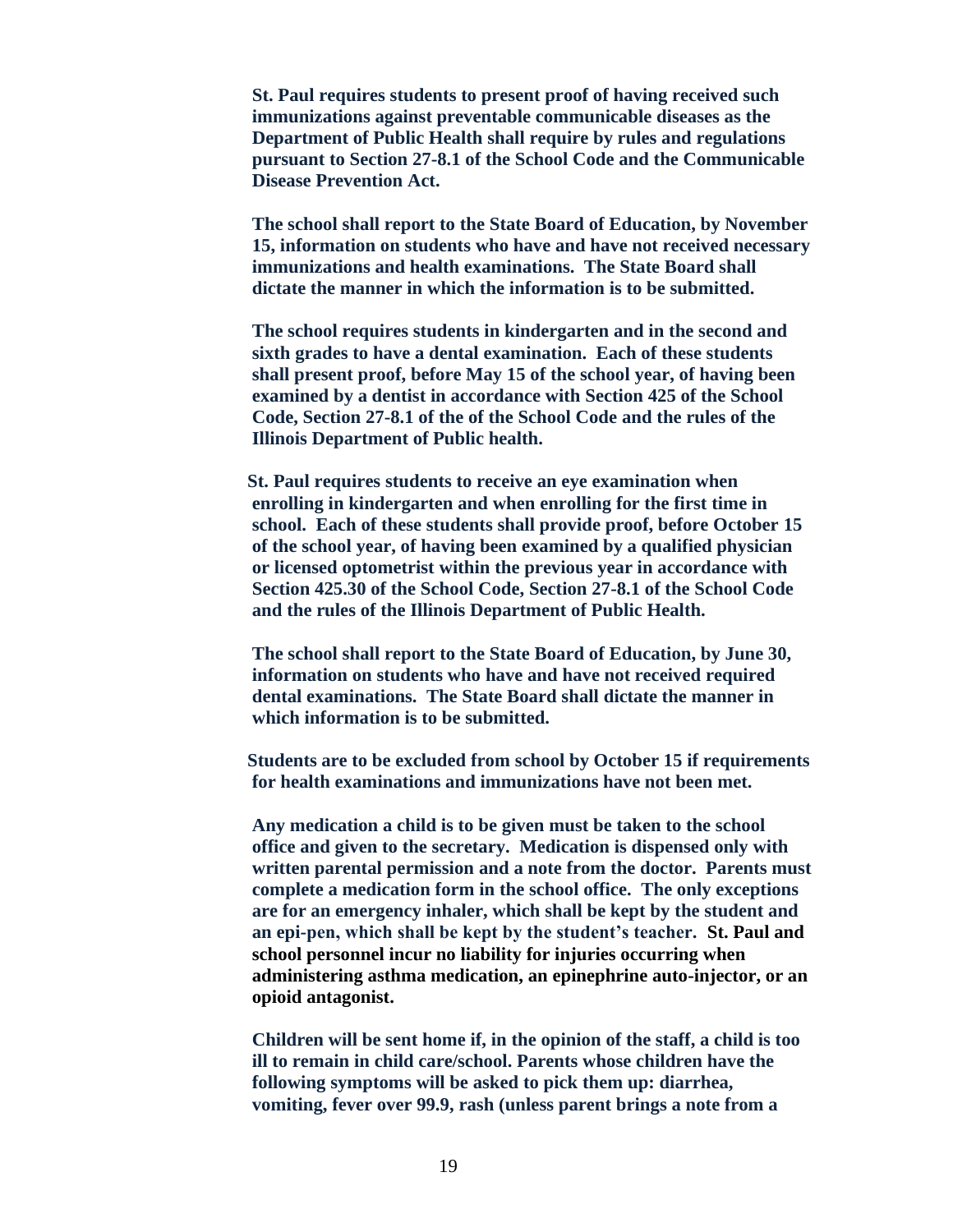**doctor specifying that the rash is not contagious), pink eye, and head lice.**

**Accidents and emergency care policy: Accident and emergency situations will be handled according to the following procedures:**

- **1. Minor accidents or injuries such as bumps, bruises, or cuts that seem not to require stitches or further medical care will be treated by staff who will offer comfort, wash wounds, and apply necessary band aids. These incidents may be reported in writing to the parents on the day that it occurs.**
- **2. Parents, guardians, or persons listed on the medical emergency care permission form will be called for accidents requiring further professional medical attention. The person contacted will be told to pick up the child for further assessment. Examples of such injuries would include deep cuts that may require stitches, uncontrollable nosebleeds, large bumps or bruises (particularly to the head), and possible broken bones. An accident report will be completed by a staff member.**
- **3. In emergency situations such as fractured bones, unconsciousness, extreme fever, large or deep cuts, and serious head injuries followed by vomiting and/or dizziness, the staff will call for ambulance service (paramedics) and an adult will accompany the child to the hospital. The parent, guardian or emergency care person will be informed immediately.**
- **4. Injuries that require an immediate call to 911 are as follows:**

 **The child is unconscious, semi-conscious or unusually confused.** 

 **The child's airway is blocked.** 

 **The child is not breathing.** 

 **The child is having difficulty breathing, shortness of breath or is choking. The child has no pulse.** 

 **The child has bleeding that won't stop.** 

 **The child is coughing up or vomiting blood.** 

 **The child has been poisoned.** 

 **The child has a seizure for the first time or a seizure that lasts more than five minutes.** 

 **The child has injuries to the neck or back.** 

 **The child has sudden, severe pain anywhere in the body.** 

 **The child's condition is limb-threatening (for example, severe eye injuries, amputations or other injuries that may leave the child permanently disabled unless he/she receives immediate care).** 

 **The child's condition could worsen or become life-threatening on the way to the hospital.** 

 **Moving the child could cause further injury.** 

 **The child needs the skills or equipment of paramedics or EMTs.**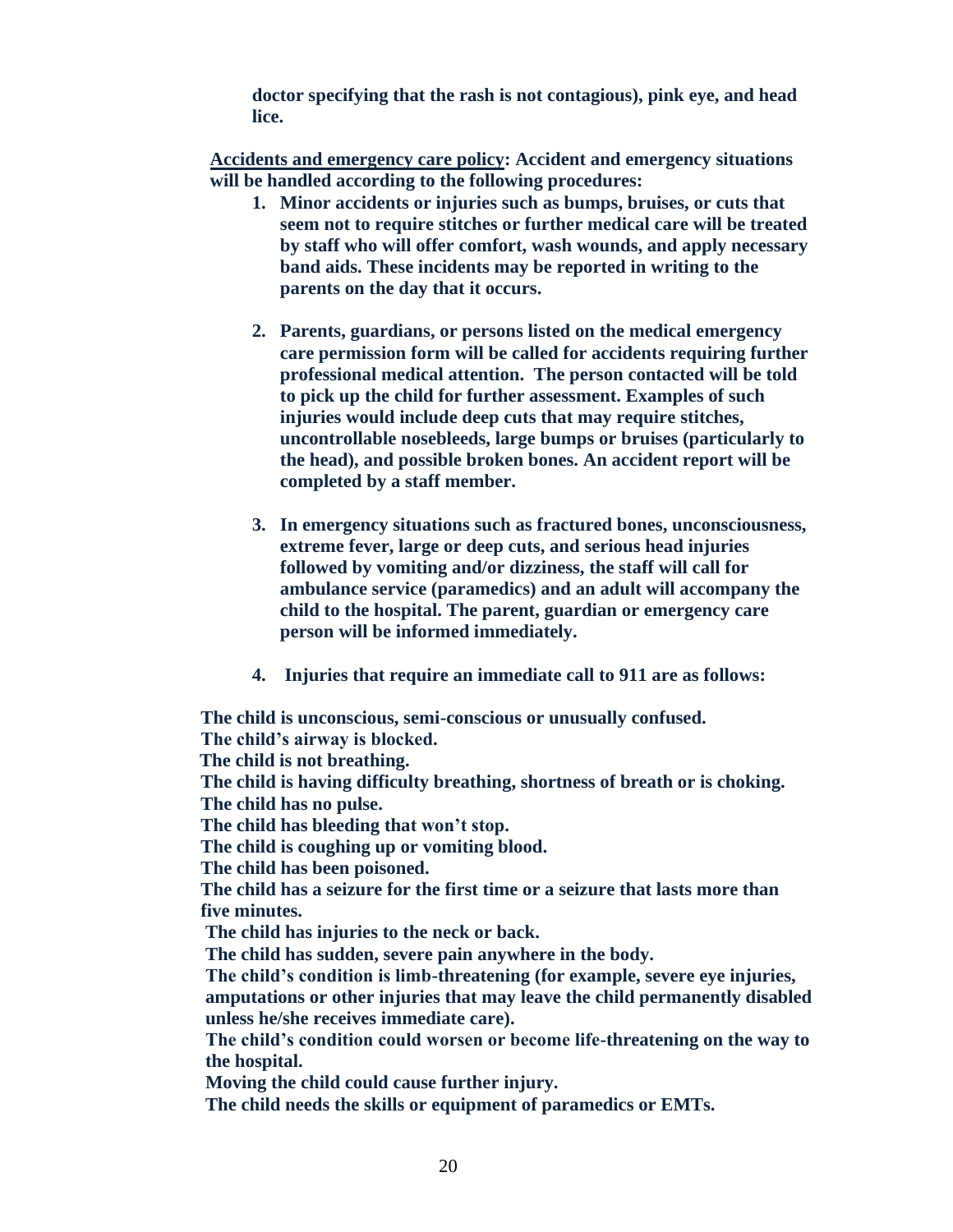**Homework Students may have homework when assigned work during the school day is not finished or as a reinforcement of a skill. Homework may also be an enrichment activity that extends classroom activities.** 

> **Homework during an absence: Homework will be given to the student on the day he/she returns to school. For each day of illness, there will be one day allowed to make up the work, immediately following the illness.**

**Example: If a student is ill on Monday and returns Tuesday, Monday's work will be due on Wednesday. If Monday's work is not done on Wednesday, there may be consequences at the discretion of the teacher.**

#### **Absences for Family Vacations:**

**Student vacations during the scheduled school calendar will be unexcused (Please see Absences). Families should plan their trips/extended vacations during normal non-attendance periods such as summer vacation, spring break, or winter vacation. Teachers will NOT issue the homework in advance of vacation. Any make-up work will be given upon return from vacation.**

#### **High Honor Roll Honor Roll**

**Students in grades 6-8 are eligible for the High Honor Roll and the Honor Roll. To achieve the High Honor Roll a student must attain a 3.66 average (on a 4.0 point scale with A=4, B=3, C=2, D=1, F=0) for all report card grades each quarter. To achieve the Honor Roll a student must attain a 3.33 average. To receive an award at the end of the school year, a student must have attained that level 3 of 4 quarters. Explanation of Number Value for determining High Honor and Honor Roll is as follows:**

| $A \quad 3.84-4.0$ | $C+2.17-2.49$  |
|--------------------|----------------|
| $A - 3.50 - 3.83$  | $C$ 1.84-2.16  |
| $B+3.17-3.49$      | $C-1.50-1.83$  |
| <b>B</b> 2.84-3.16 | $D+ 1.17-1.49$ |
| $B - 2.50 - 2.83$  | $D-0.50-1.16$  |

**Grades 1-5 are eligible for the following awards: Citizenship Award, Church Attendance (75% or more), Book-It Awards, Academic Excellence (Straight A's 3 of 4 quarters), Academic Effort Award Other achievements may be recognized as deemed appropriate.**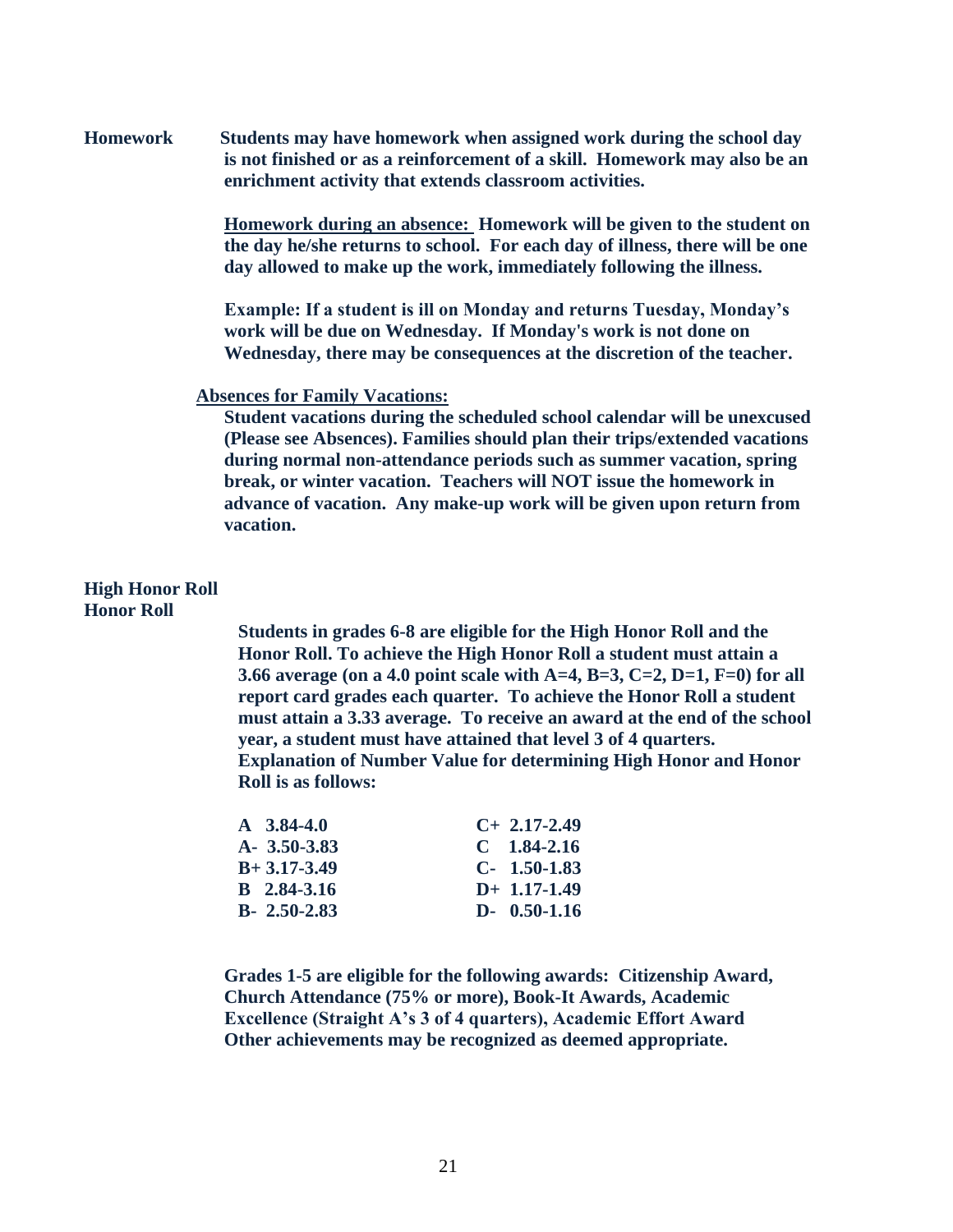| <b>Information</b> |                                                                                                                                                                                                                                                                                                                                                                                                                                                                                                            |
|--------------------|------------------------------------------------------------------------------------------------------------------------------------------------------------------------------------------------------------------------------------------------------------------------------------------------------------------------------------------------------------------------------------------------------------------------------------------------------------------------------------------------------------|
| <b>Concerns</b>    | If you need information or have a concern about your child, the first<br>person to contact is your child's teacher. A listing of teachers' email<br>addresses is included in this handbook. If, after talking to the teacher,<br>you still have questions, talk to the principal.                                                                                                                                                                                                                          |
| <b>Lost and</b>    |                                                                                                                                                                                                                                                                                                                                                                                                                                                                                                            |
| <b>Found</b>       | <u>Bet we know where the missing gym shoe, mitten, or hat is!</u><br>Each year many items find their way to our Lost and Found. Parents<br>can help this problem by:<br>Clearly labeling your child's coats, jackets, sweaters, caps and<br>$\bullet$<br>boots with their full name.<br>Trying to locate the item immediately upon discovering it is lost.<br>$\bullet$<br>Don't let too much time elapse.                                                                                                 |
|                    | Using caution in allowing articles of sentimental or monetary<br>$\bullet$<br>value to be brought to school.                                                                                                                                                                                                                                                                                                                                                                                               |
| <b>Messages</b>    | Each day we receive many requests to get a message to students. We<br>know that sometimes important family things come up and it is necessary<br>to contact your child. However, learning time is important and classroom<br>interruptions need to be kept to a minimum. Therefore, if you need to<br>contact your child, please contact the office and the message will be<br>relayed as soon as possible. If you are emailing a teacher during the<br>school day, please copy the school office as well. |

#### **MISSION OF ST. PAUL LUTHERAN SCHOOL**

**St. Paul Lutheran Church and School will continue to stand as a monument of devotion to faithfully following Jesus Christ in all that it believes and attempts to do. We believe that God can use us – not simply to make a difference in our world – but to create a different future for our world. God has always taken humble, seemingly ordinary people and accomplished extraordinary things. We believe that God can use us similarly.**

**Mission: To Make Disciples Who Make Disciples**

**Hear, O Israel: The Lord our God, the Lord is one. Love the Lord your god with all your heart and all your soul and with all your strength. These commandments that I give you today are to be upon your hearts. Impress them on your children. Talk about them when you sit at home and when you walk along the road, when you lie down and when you get up. Tie them as symbols on your hands and bind them on your foreheads. Write them on the doorframes of your houses and on your gates. Deuteronomy 6: 4-9**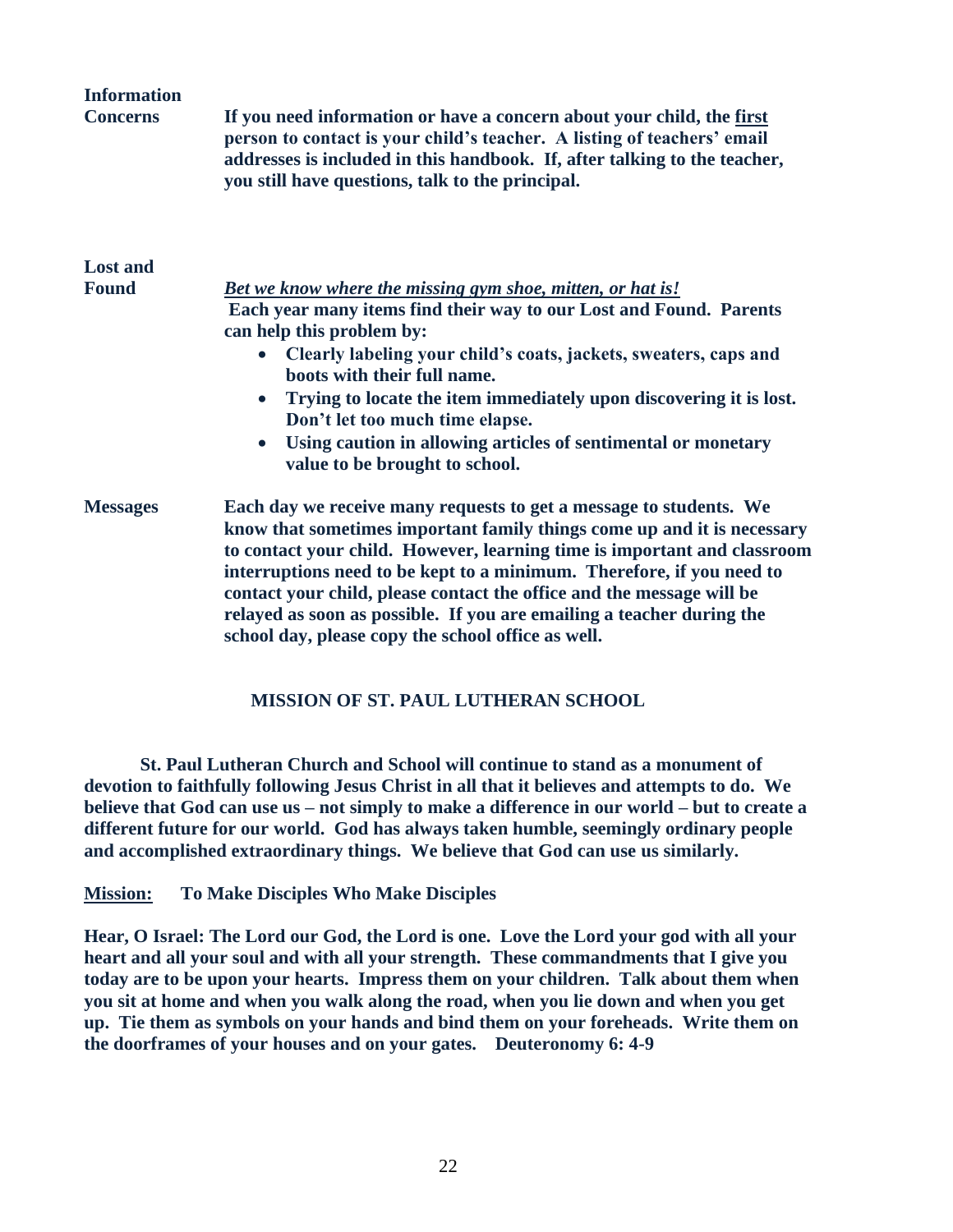#### **Vision:**

**This is Achieved as God's Law and Gospel permeates the development of the total child through a balanced, well-planned program of instructional and enrichment activities. The children will become life-long learners, problem-solvers, and effective communicators, who are equipped with collaborative working skills and Christian values.**

#### **Values:**

- **1. Faith in Jesus Christ 2. Passion for learning**
- **3. Respect for all people 4. Kindness 5. Honesty**
- **6. Spiritual growth. 7.Worship 8.Community**

#### **Missing Children**

 **Upon notification by the Illinois State Police that a person born in this State is missing, the Office Manager shall flag the birth certificate record of that person in such a manner that whenever a copy of the birth certificate or information regarding the birth record is requested, the requesting Registrar shall be alerted to the fact that the certificate is that of a missing person. The Registrar shall also notify the appropriate municipality or county custodians to likewise flag their records. Upon notification by the Illinois State Police that the missing person has been recovered, the Office Manager shall remove the flag from the person's birth certificate record and shall notify any other previously notified municipality or county custodian to remove the flag from his record.**

**Money Except for small amounts, we appreciate financial transactions to be handled by checks made out to school. Checks eliminate the problems of money lost on the way to school. When money is sent with younger children, please put it in an envelope with the child's name and grade (or teacher's name) written on the outside. For the last two weeks of school, payments may need to pay in cash. Please emphasize with your children the danger of leaving any valuables in their desks, coat pockets, etc.**

#### **Non-**

 **Discrimination St. Paul Lutheran School serves the entire community. St. Paul Lutheran School does not discriminate on the basis of race, color, sex, disability, or national ethnic origin in admission of students; in the right to privileges, programs, and activities generally made available to students in the school; in administration of educational and employment policies; and in administration of athletic or other school administered programs.** 

> **St. Paul Lutheran School takes its non-discrimination policy seriously. The School Advisory Committee of St. Paul Lutheran School is responsible for implementation of the non-discrimination policy and addresses any concerns in this area. If a parent or student feels that**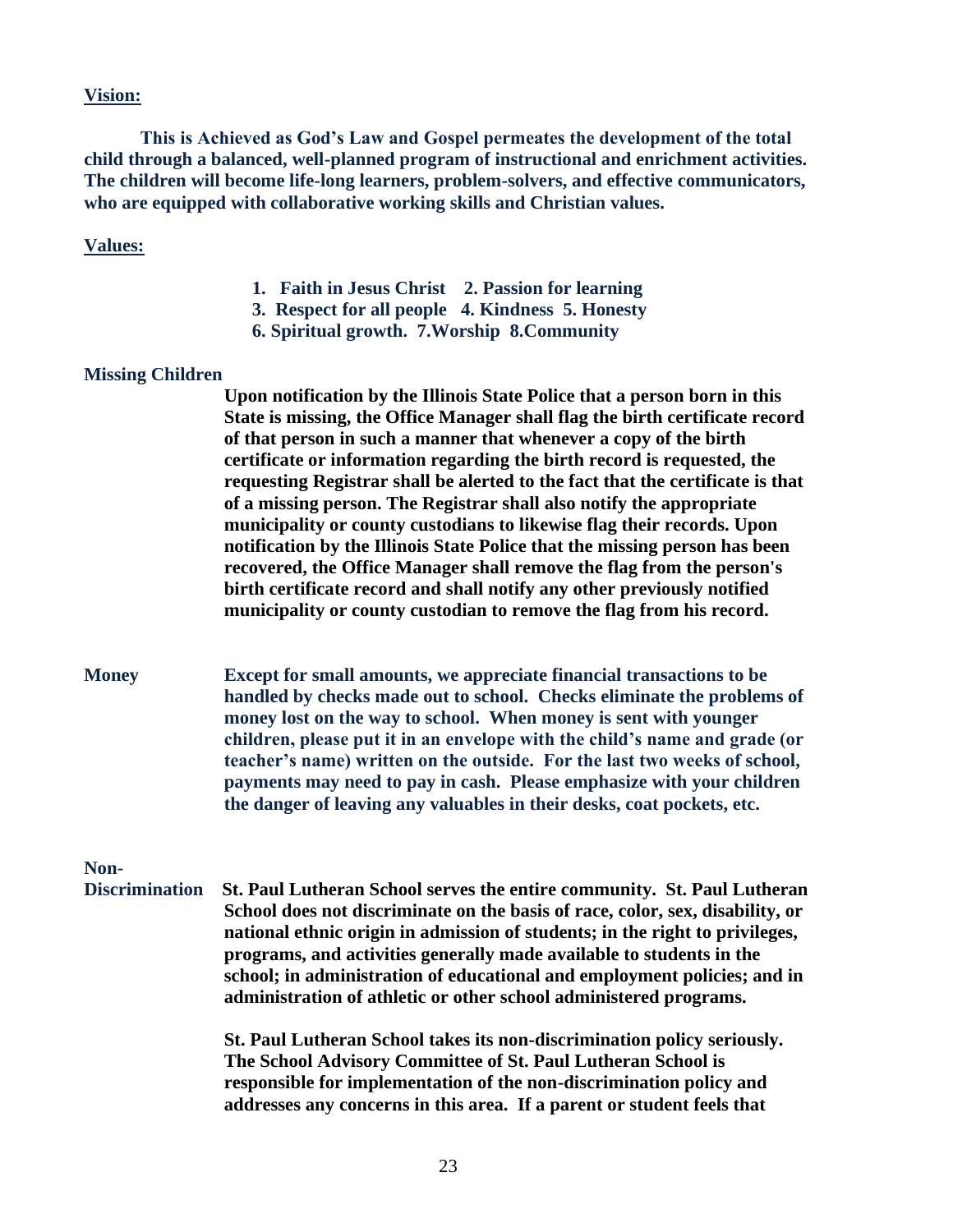|                                                        | discrimination by a staff member is occurring or has occurred, the<br>parent or student shall contact the school office for the contact<br>information of the School Advisory Committee members. It then<br>becomes the responsibility of the School Advisory Committee to take<br>down, in written form, the complaint from the parent/student within 3<br>work days. The Advisory Committee will then provide the Board of<br>Directors (BOD) for the Congregation with a copy of the written<br>complaint. The BOD will have 3 work days to review the complaint and<br>set up a time with the Advisory Committee to meet and discuss possible<br>solutions to the problem. It will be the responsibility of the Advisory<br>Committee to keep the student/parent updated at all stages of the review<br>as to what is occurring. A meeting with the Advisory Committee, BOD<br>and the student/parent should occur no later than 2 weeks after the initial<br>complaint occurs. |  |  |  |
|--------------------------------------------------------|-------------------------------------------------------------------------------------------------------------------------------------------------------------------------------------------------------------------------------------------------------------------------------------------------------------------------------------------------------------------------------------------------------------------------------------------------------------------------------------------------------------------------------------------------------------------------------------------------------------------------------------------------------------------------------------------------------------------------------------------------------------------------------------------------------------------------------------------------------------------------------------------------------------------------------------------------------------------------------------|--|--|--|
|                                                        | St. Paul Lutheran School adheres to Plyler vs. Doe (Illinois School Code<br>105 ILCS5) in that it does not deny undocumented immigrant students<br>from enrolling and receiving an education at St. Paul.                                                                                                                                                                                                                                                                                                                                                                                                                                                                                                                                                                                                                                                                                                                                                                           |  |  |  |
| <b>Nuisances</b>                                       | Comic books, squirt guns, and all electronic paraphernalia should not be<br>brought to school. Such items will be confiscated and disciplinary action<br>will follow.<br>Please leave appropriate toys in your book bag to enjoy only at recess<br>time. Class time is for learning.<br>All gum chewing is forbidden on school property.                                                                                                                                                                                                                                                                                                                                                                                                                                                                                                                                                                                                                                            |  |  |  |
| <b>Parent</b><br><b>Participation</b><br><b>Groups</b> | The PTL (Parent-Teacher League) is made up of faculty members and<br>any parent or guardian of a student at St. Paul School. The league meets<br>several times per year. A variety of programs are presented. Service<br>projects are conducted in which parents are encouraged to participate.<br>Hot lunch days are occasionally scheduled for the school community.                                                                                                                                                                                                                                                                                                                                                                                                                                                                                                                                                                                                              |  |  |  |
|                                                        | <b>Sports Boosters:</b> Any parent may be a member of the Sports Boosters.<br>Parents of school athletes are expected to participate. The goals of the<br>Sports Boosters are to provide financial support for any of the school's<br>athletic teams and the purchase of athletic equipment.                                                                                                                                                                                                                                                                                                                                                                                                                                                                                                                                                                                                                                                                                        |  |  |  |

## **Parent-Teacher Conferences**

 **Parent-Teacher conferences are one of the most important channels of Communication between school and home. Conferences will be required for all students at the end of the 1st quarter.**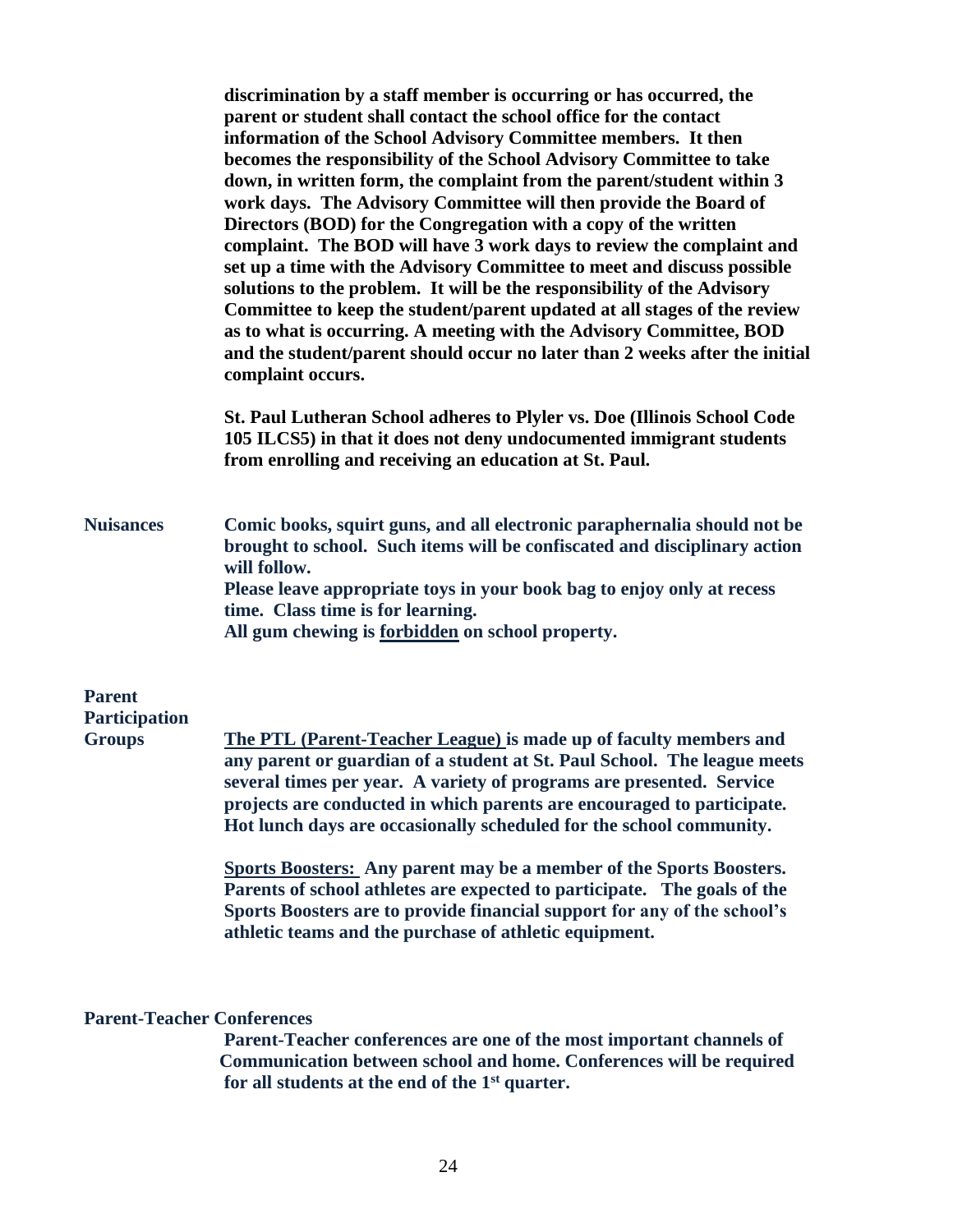**We are happy that so many parents attend conferences each year. You will get the most out of your conference if you:** 

- **1. arrive on time;**
- **2. make a list of items you want to discuss or questions you would like answered;**
- **3. ask for clarification of any information the teacher gives that you do not understand;**
- **4. follow-up with the teacher in the weeks to come.**

#### **Playground And Parking Lot Safety**

**The following safety precautions are in place whenever the playground/parking lot is in use. We do not allow rough games, fighting, hardballs, snowballs, baseball bats, skateboards, or other objects that may cause injury in a congested area. School rules of courtesy and respect apply to the playground as well.** 

**If a student breaks a safety rule, he/she will be warned, and the parent/guardian will be informed by a phone call or letter.** 

**We are concerned for the safety of each child at our school. Please discuss the importance of following our playground safety rules with your child/children.** 

#### **Records Requirements:**

**The school complies with the student records requirements of:**

- **1. Section 4 of the Abused and Neglected Child Reporting Act. School personnel are informed that they are mandated reporters of child abuse and neglect and all school personnel hired on or after July 1, 1986 have signed the statement required by the Department of Children and Family Services acknowledging this obligation.**
- **2. Sections 5(b) and (c) of the Missing Children Records Act; Section 5 of the Missing Children Registration Law; and State Board rules promulgated pursuant to Section 2-3.13a of the School Code. The school maintains copies of birth certificates for each student enrolled.**
- **3. Records requests for current or former students that are suspect shall be checked against the National Missing and Exploited Children's website.**
- **4. Forms for requesting transfer student's records will be given to parents at financial registration. The parent must complete the form and give to the student's former school asap. Records**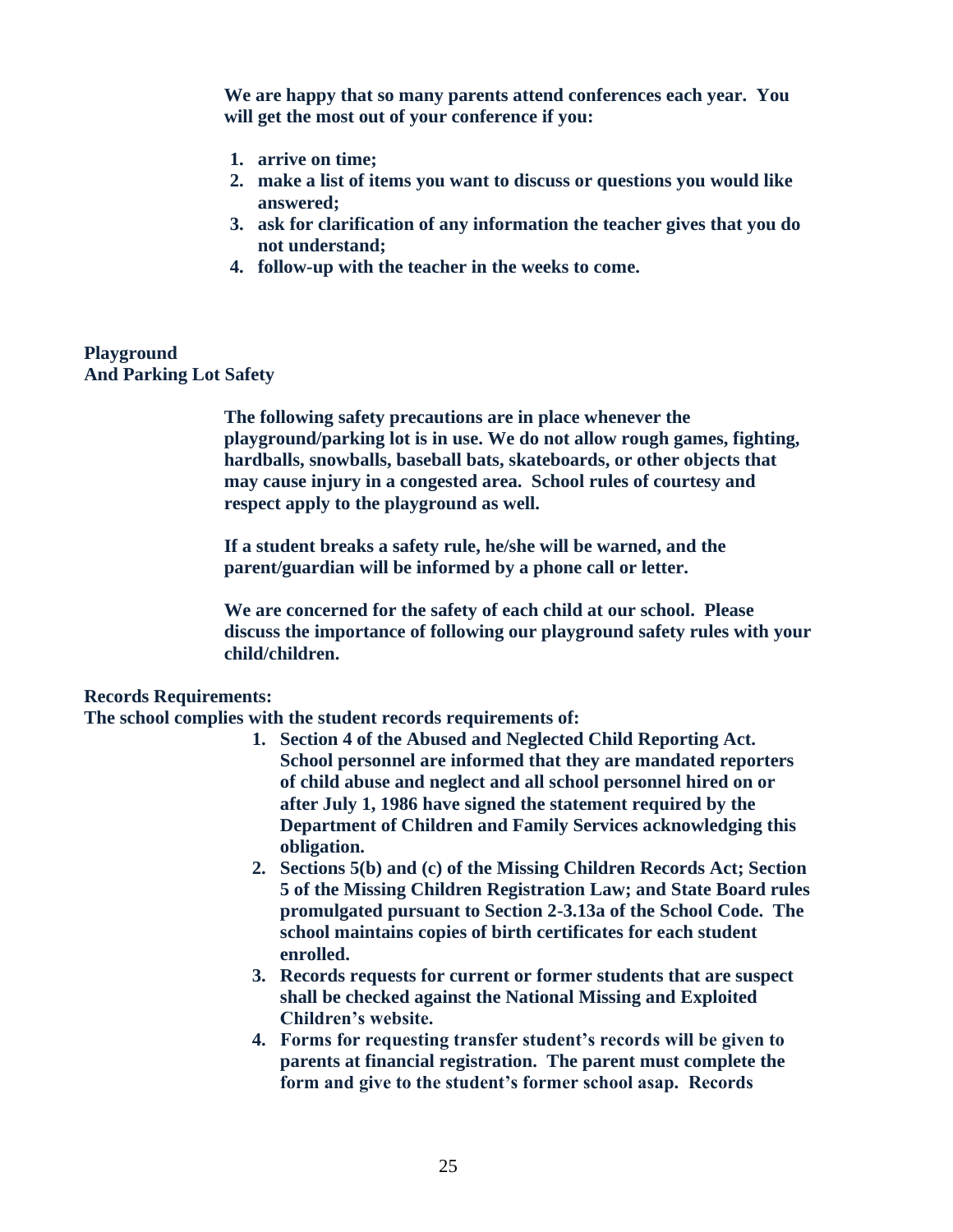|                                         | requests submitted to St. Paul will be fulfilled within no less than<br>10 days of the formal request.                                                                                                                                                                                                                                                                                                                                               |                 |                |               |  |
|-----------------------------------------|------------------------------------------------------------------------------------------------------------------------------------------------------------------------------------------------------------------------------------------------------------------------------------------------------------------------------------------------------------------------------------------------------------------------------------------------------|-----------------|----------------|---------------|--|
| <b>Reporting</b><br><b>Maltreatment</b> |                                                                                                                                                                                                                                                                                                                                                                                                                                                      |                 |                |               |  |
| <b>Of Minors</b>                        | State law requires school personnel who know or have reason to believe a<br>child is being physically or sexually abused or neglected by a caretaker, to<br>report it to the local child protection agency or law enforcement agency.<br>Mandatory reporting procedures must be followed for suspected abuse or<br>neglect.                                                                                                                          |                 |                |               |  |
| <b>Report Cards</b>                     | Report cards are issued at the end of each quarter. Report cards may be<br>withheld until all commitments to the school have been met. The report<br>card reflects the student's performance in terms of maturity and ability.<br>The students are graded in the academic areas as well as those of study<br>habits and social growth.<br>The grading scale is as follows:<br>Grades 1-8:<br>Effort: + Outstanding; / Satisfactory; - Unsatisfactory |                 |                |               |  |
|                                         | <b>Academic:</b>                                                                                                                                                                                                                                                                                                                                                                                                                                     |                 |                |               |  |
|                                         | $A+$                                                                                                                                                                                                                                                                                                                                                                                                                                                 | 100%-98%        | $C+$           | 79%-77%       |  |
|                                         | $\mathbf{A}$                                                                                                                                                                                                                                                                                                                                                                                                                                         | 97%-93%         | $\mathbf C$    | 76%-73%       |  |
|                                         | $A -$                                                                                                                                                                                                                                                                                                                                                                                                                                                | 92%-90%         | $\mathbf{C}$ - | 72%-70%       |  |
|                                         | B                                                                                                                                                                                                                                                                                                                                                                                                                                                    | 89%-87%         | $D+$           | $69\% - 67\%$ |  |
|                                         | B                                                                                                                                                                                                                                                                                                                                                                                                                                                    | 86%-83%         | D              | $66\% - 63\%$ |  |
|                                         | $B -$                                                                                                                                                                                                                                                                                                                                                                                                                                                | 82%-80%         | $\mathbf{D}$   | $62\% - 60\%$ |  |
|                                         |                                                                                                                                                                                                                                                                                                                                                                                                                                                      | F 59% and below |                |               |  |
| <b>School</b>                           |                                                                                                                                                                                                                                                                                                                                                                                                                                                      |                 |                |               |  |
| <b>Newsletter</b>                       | Our school newsletter will be emailed weekly. Most school related news<br>and weekly schedules will be published. From time to time other memos<br>or flyers may be sent home. It is important that parents check the<br>backpack or take-home folder and check emails from the school and<br>church in order to be informed of school events.                                                                                                       |                 |                |               |  |
| <b>School Pictures</b>                  | Our school contracts annually to have pictures taken of each child early<br>in the school year. Information regarding prices, times and days is<br>distributed by a flyer from school.                                                                                                                                                                                                                                                               |                 |                |               |  |
| <b>School Visitors</b>                  | Parents and other adults are not allowed in the building at this time.<br>When dropping off or picking up a student at other times during the day,<br>please call the school office and inform Mrs. Erickson. You can alert the<br>school office that you are here to drop off or pick up your child via the<br>door buzzer at Door #3.                                                                                                              |                 |                |               |  |
|                                         | In order to maintain a safe environment for our students, St. Paul uses<br>the RAPTOR security system. The RAPTOR system runs background                                                                                                                                                                                                                                                                                                             |                 |                |               |  |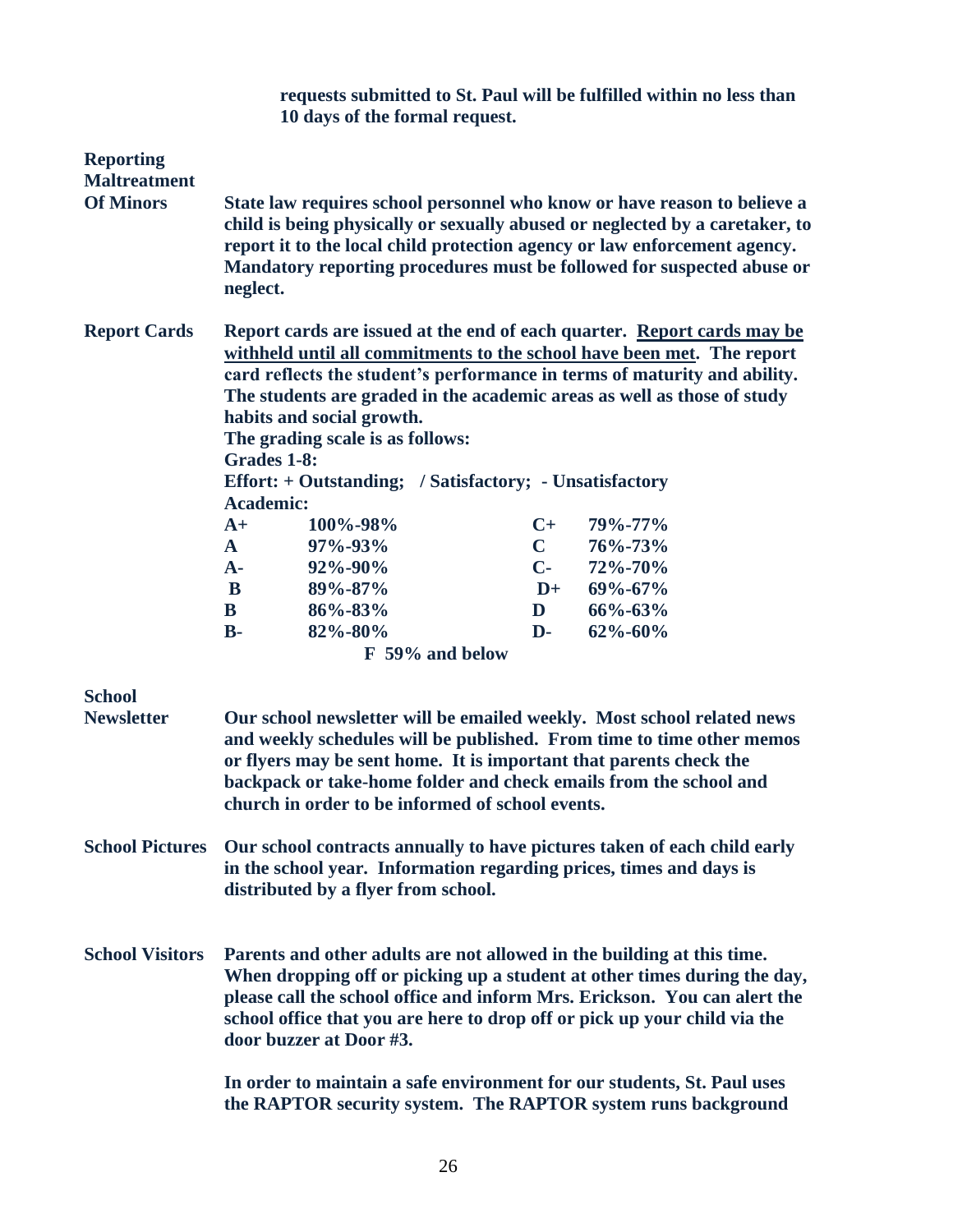**checks on individuals who are volunteering for any school activities, especially field trip drivers, etc. All outside access to the school section of the building will be locked during the school day.**

#### **Staff Safety/Student Safety**

 **The principal will immediately notify local law enforcement officials of written complaints from school personnel concerning instances of battery committed against school personnel at the school. The administrator shall also notify the Illinois State Police within 3 days of each incident through the School Incident Reporting System.**

 **The principal shall immediately notify a local law enforcement agency of firearms incidents at St. Paul. The principal shall also notify the parents or guardians of students in possession of firearms on or near the St. Paul campus.** 

 **The principal shall notify the Aurora Police Department of any incidents involving drugs occurring on or near the St. Paul Campus within 48 hours of the occurrence.** 

 **The Illinois State Police will be notified of incidents using the School Incident reporting System at ISBE.**

 **The physical facilities occupied by the school comply with the applicable local building code and fire safety requirements.**

 **During the academic year, the school conducts a minimum of three school evacuation drills to address and prepare students and school personnel for fire incidents, bomb threats and hazardous material events. One of the three school evacuation drills must require the participation of the appropriate local fire department/district.** 

 **During the academic year, the school conducts a minimum of one severe Weather and shelter-in-place drill to address and prepare students and school personnel for possible tornado incidents.** 

 **During the academic year, the school conducts a minimum of one law enforcement drill to address incidents, including reverse evacuations, lock downs, shootings, bomb threats, or hazardous materials. These drills must be conducted according to the school's emergency crisis response plans, protocols, and procedures, with the participation of the appropriate law enforcement agency. These drills may be conducted when students are not present in the school building.**

 **St. Paul's governing structure or its designee submits a copy of the annual Report to each party that participates in the annual review process and to**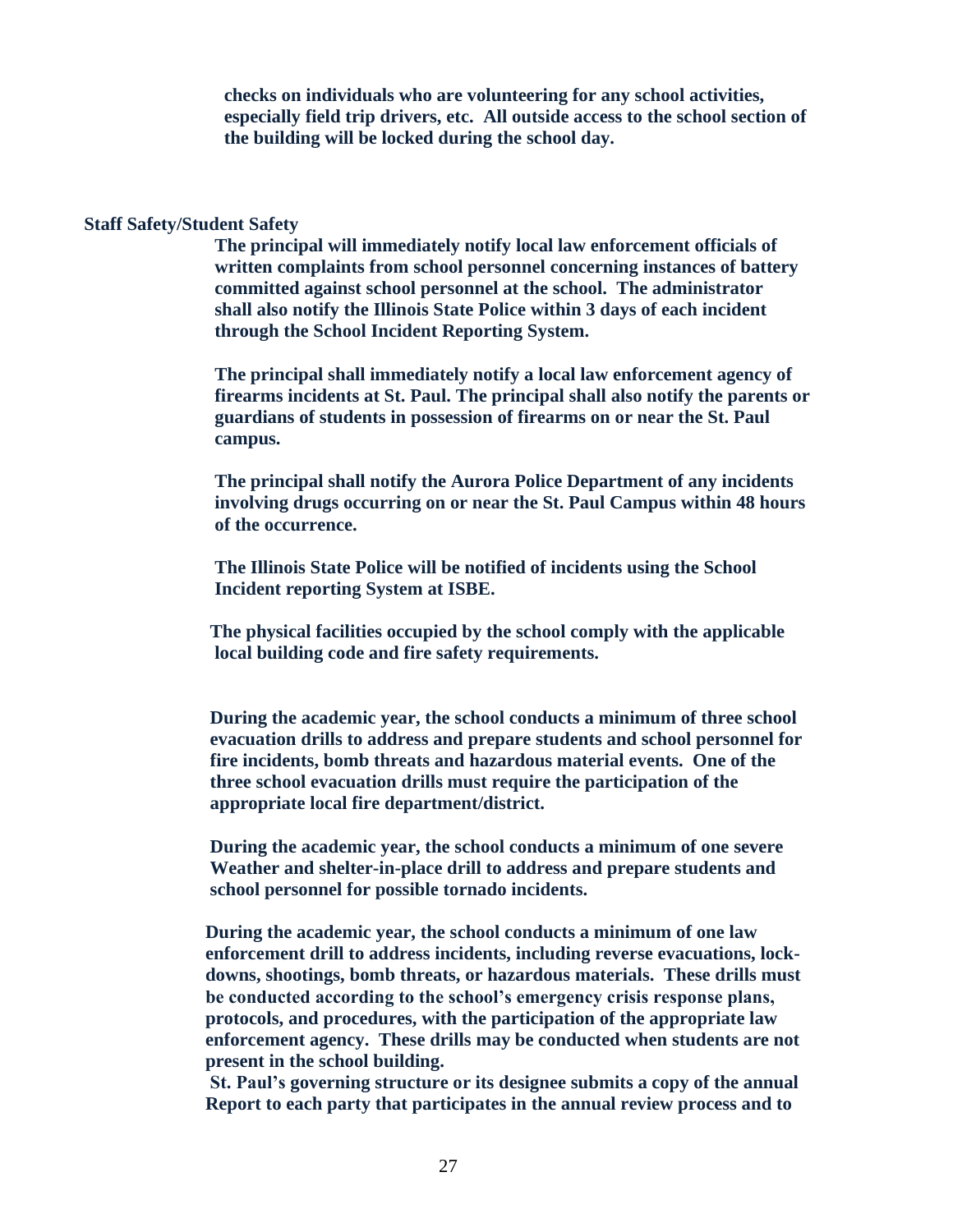**The Office of the State Fire Marshall.**

 **The school complies with the requirements of the Toxic Art Supplies in Schools Act:**

- **1. Toxic art supplies are not used in grades K-6.**
- **2. Art Supplies containing toxic substances should be used in grades 7-8 only if the materials are properly labeled.**

**Eye protection is provided to students and staff as required. Sanitation of the glasses is performed by the teacher after usage.**

## **Statement of**

**Cooperation We believe that enrollment in St. Paul Lutheran School is not a right, but a privilege. There are standards that must be maintained for the welfare of each student as well as for the entire school. Parents are encouraged to become acquainted with the classroom policy for discipline. We expect student behavior to be upheld in a manner that is consistent with Christian principles.**

## **Student Safety/**

**Social Media We have instituted the following measures to ensure student safety:** 

- **1. All school doors are always locked and secured.**
- **2. All visitors are required to sign in at our school office.**
- **3. Students who leave school early must be properly signed out at our office. Preschool and childcare will sign out with the teacher or teacher's aide. K-8 students will be signed out in the office and not leave directly from the classroom.**
- **4. Students will not open doors for any adults.**
- **5. A security system is in effect at school entrances.**

**We believe the added effort of these measures, although inconvenient, to be necessary for a safe school environment.** 

- **St. Paul may not request or require a student to provide a password or other related account information in order to gain access to the student's account or profile on a social networking website;**
- **St. Paul may conduct an investigation or require a student to cooperate in an investigation if there is sufficient evidence to suggest the student's social network account violates the school's disciplinary policy; and,**
- **St. Paul may require the student to share content in the course of such an investigation.**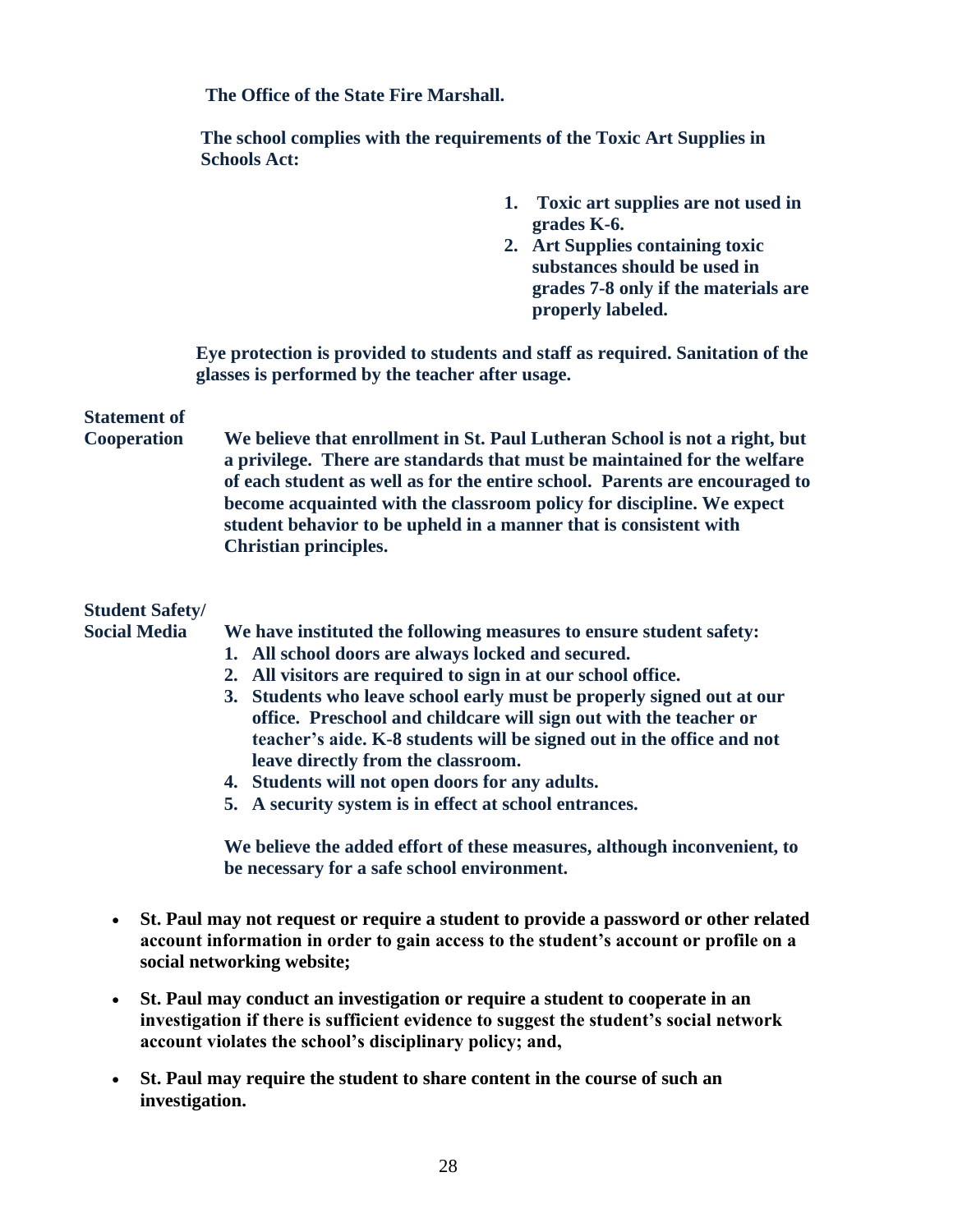# **Student**

**Reunification In the case of an emergency in which the students must be evacuated from the school for their safety (i.e. fire, structural damage to the building) the students will be sent to Washington Middle School. In the event of a hazardous material contamination, the students will be sent to Freeman Elementary School. Should students need to be evacuated, the teachers and staff will have class rosters with phone numbers which will be used to phone parents to let them know where to pick up their children. For those parents providing us with their e-mail addresses, we will also send a notification via e-mail.** 

> **In the case of an evacuation of the school premises, parents should not go to the school, but rather to the pre-designated reunification area. Traffic in and out of the school would interfere with emergency personnel.**

#### **Student Support Services**

 **Student's needs for support services such as counseling and social work are evaluated when school staff believe consideration is needed, such as when there are changes in the student body or stresses within the surrounding community, and the school's staffing configuration shall reflect decision-making about how those needs should be addressed.**

 **When there are changes in the student body, stressors within the Surrounding community, or individual events that may require intervention, teachers will bring this to the attention of the building principal or his/her designee. Parent contact will be made to address concerns and to develop individual support plans.**

 **Stressors, environmental factors, and individual issues will be discussed at regular staff meetings. The principal will seek support services through the following avenues: West Aurora School District 129, Lutheran Social Services, and/or Taking Control counseling services.**

#### **Tardiness**

**Tardiness is defined as a student that is not in the classroom at 8:30 A.M., with their materials put away, ready to start the day based on each teacher's classroom procedure. If a child arrives after 8:30 a.m., they will NOT be allowed to enter the classroom until they have checked in with the school office, and have received a pass to enter the classroom.**

**TARDY 1-3: There will be no penalty for the first 3 tardies per quarter. Warnings will be given.**

**TARDY 4: Student will receive a referral and a 30 minute after-school detention to be served the next school day.**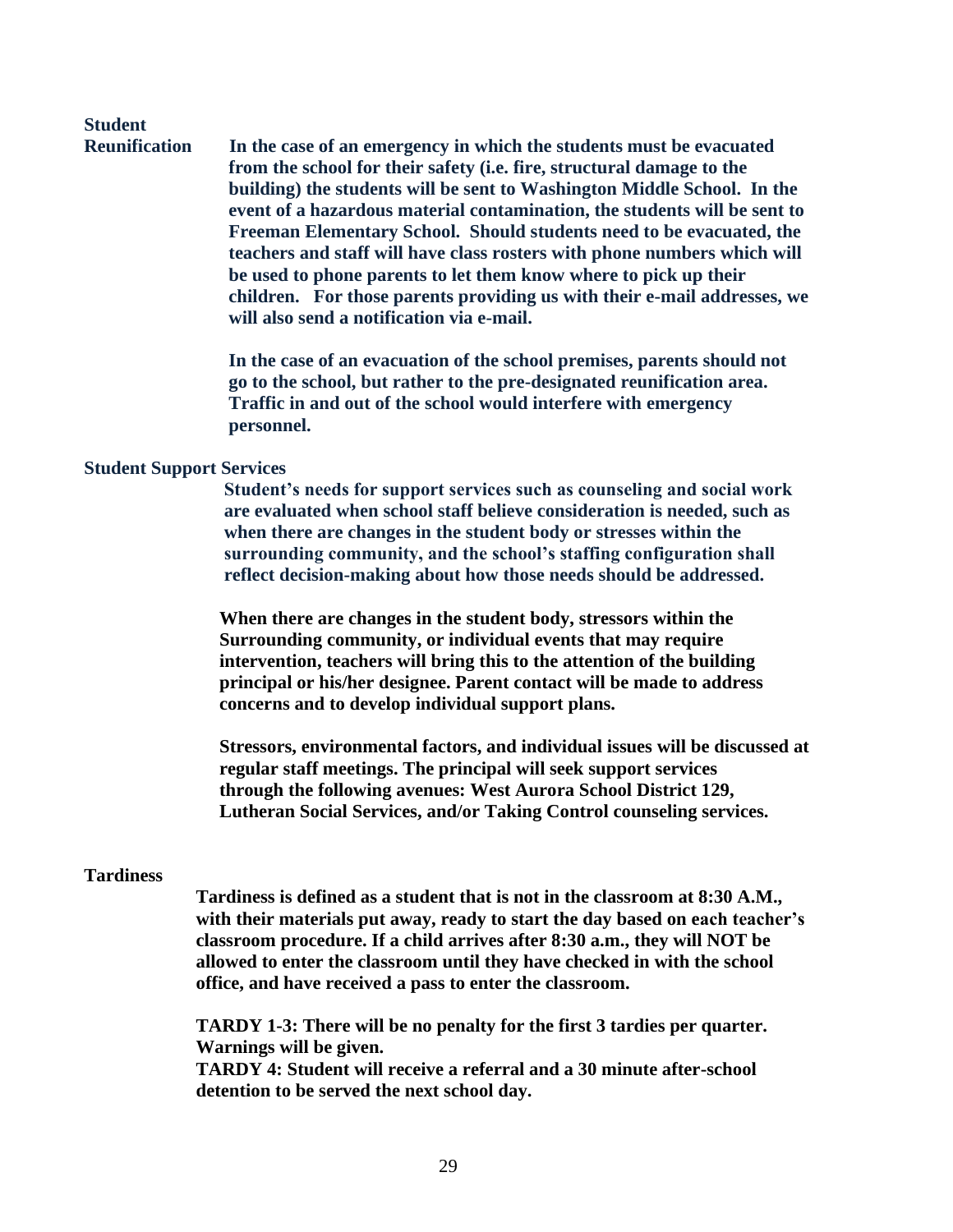**TARDY 5: Student will receive a referral and a 60 minute after-school detention to be served the next school day. (Detentions will be served in a supervised classroom) TARDY 6: Student will receive a one-day in-school suspension.** *\*Further tardiness in the same quarter will be reviewed by the principal and school board.\**

#### **Viewing/Transfer of Permanent Records**

 **Parents will be allowed to view a student's permanent school records upon request in the school office. A staff member must be present while the records are being reviewed. A formal records request signed by a parent is required before any of a student's permanent records may be copied or transferred to another school or organization.** 

#### **Volunteers**

 **We are thankful that God has provided a great number of dedicated volunteers for our various school programs. Our programs would not be as good as they are if we didn't have our wonderful volunteers.**

- **A. Student Safety: Student safety is of paramount concern at St. Paul Lutheran School.**
	- **1. Injuries**
		- **a. Report all injuries to the appropriate teacher for the injured child.**
		- **b. Administer first aid if needed.**
		- **c. Contact 911 and then notify appropriate staff in a life-threatening situation.**
		- **d. Fill out the appropriate written incident report. (Available in the school office)**
	- **2. Open Door Policy:**
		- **a. When meeting with children, always stay visible to at least one other adult and keep the door to the room open unless hallway noise makes that too difficult.**
	- **3. Never Meet a Student Off Campus:**
		- **a. For a variety of reasons, contact with students for school purposes should only happen on the St. Paul campus.**
	- **4. No Inappropriate Touching**
		- **a. St. Paul does not allow corporal punishment by anyone.**
		- **b. As relationships are built with students, a hug or similar gesture may be appropriate, but always make sure it is done within sight of other adults.**
- **B. Background Checks:**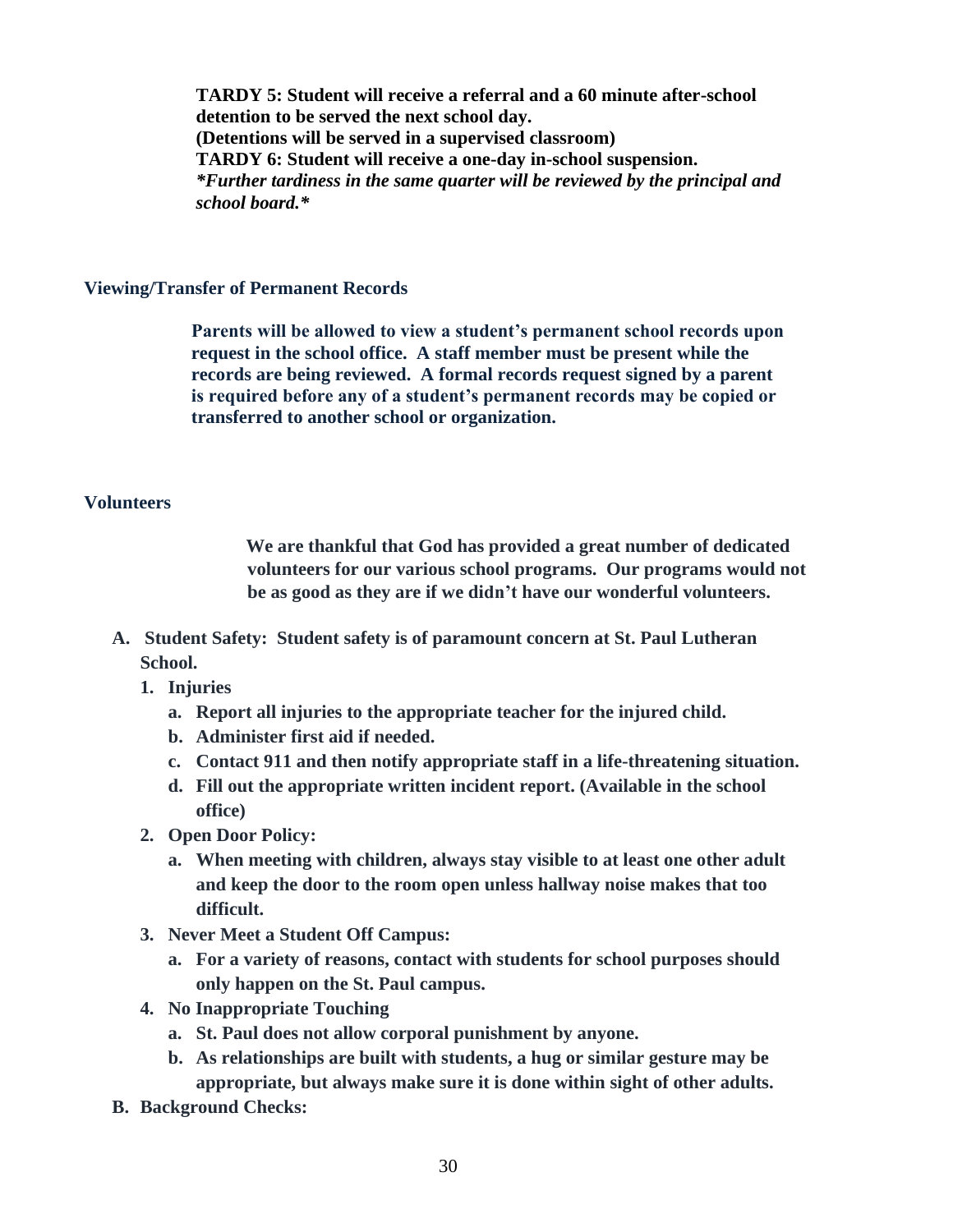- **1. All volunteers will be background checked against the National Sex Offender Database.**
- **C. Promptness/Reporting Absences:**
	- **1. Even though no pay is exchanged, we are counting on you to be present at the agreed upon time. Your promptness is expected and a good example for the children.**
	- **2. Contact the school office as soon as you know that you will be absent. The sooner, the better.**
	- **3. Sign in at the school office each time you report for duty.**
- **D. Attire:**
	- **1. No inappropriate or suggestive clothing is to be worn.**
	- **2. Dress for the activity in which you will be participating.**
- **E. Behavior of Volunteer:**
	- **1. Christian behavior is expected from all adults.**
	- **2. Coming to school while intoxicated or under the influence of drugs is grounds for dismissal from volunteer duties.**
	- **3. No profanity or harsh language is permitted.**
	- **4. Outward expressions of an unchristian life-style will be addressed.**
	- **5. Ridicule of others is NEVER allowed.**
- **F. Dealing with Inappropriate Student Behavior:**
	- **1. Never physically discipline a child.**
	- **2. Report inappropriate behavior to the student's teacher.**
	- **3. Seek the advice of the teacher if inappropriate behavior persists.**
- **G. The Principal is Your Supervisor:**
	- **1. If you have any questions, suggestions, or complaints, please contact the principal.**
	- **2. Similarly, the principal will discuss suggestions and complaints with you.**
	- 3. **In many of our volunteer positions, the classroom teacher or another staff person will have daily direct contact and supervision with the volunteer.**

## **Weapons and**

**Illegal Items All illegal items, such as drugs, guns, weapons, laser pointers, and instruments that have the appearance of a weapon, are prohibited within the St. Paul School environment. This prohibition also applies to locations of school-sponsored activities such as field trips, sports events, or co-curricular events, wherever they occur.**

> **Consequences for violation of this policy will include a report to the appropriate law enforcement agency, confiscation of the item/s and possible suspension or expulsion from St. Paul School.**